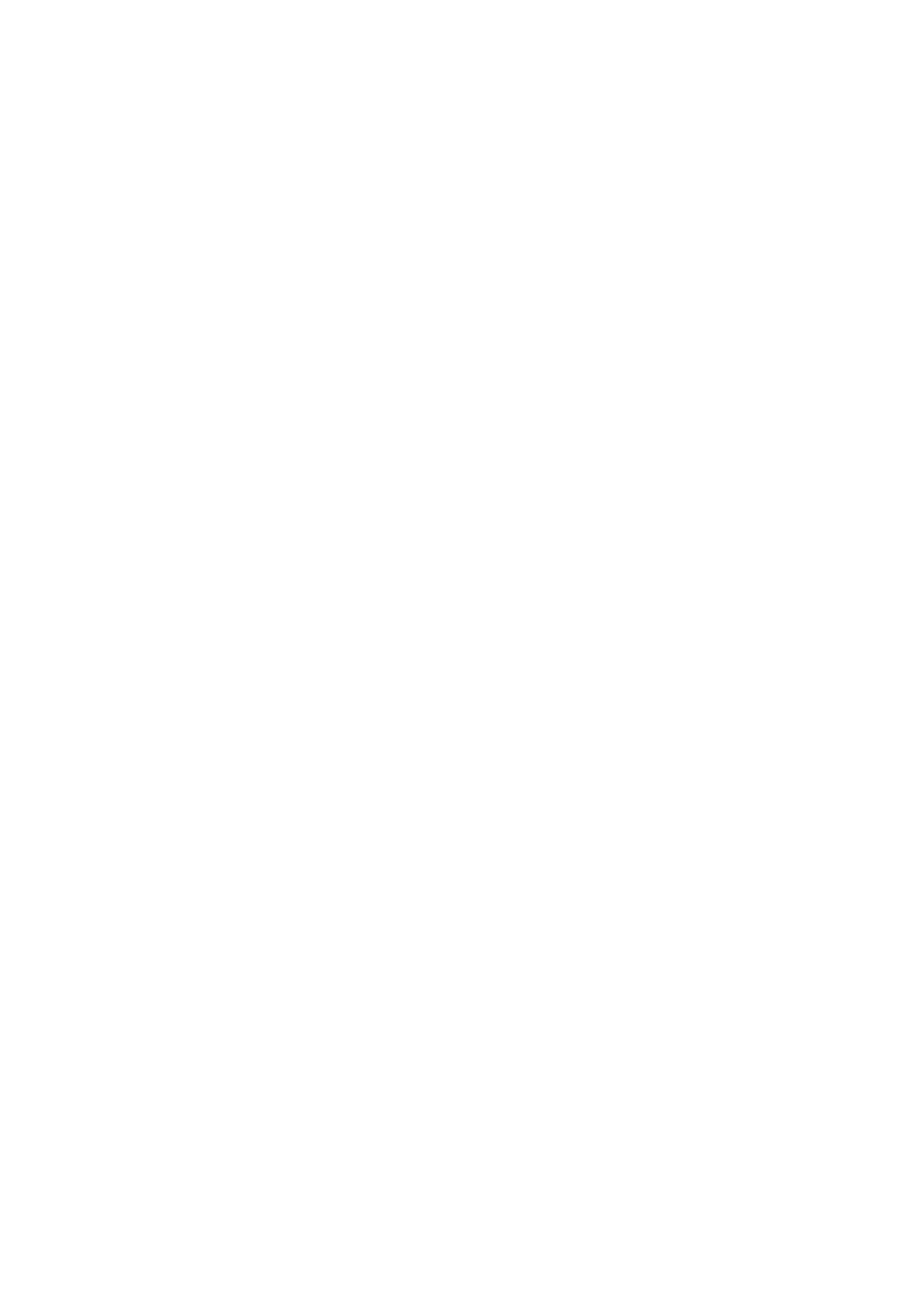## **Oversikt over FFIs publisering i fagtidsskrifter 2012 og 2013**

Anne-Lise Hammer og Synnøve Eifring

Forsvarets forskningsinstitutt (FFI)

21. november 2014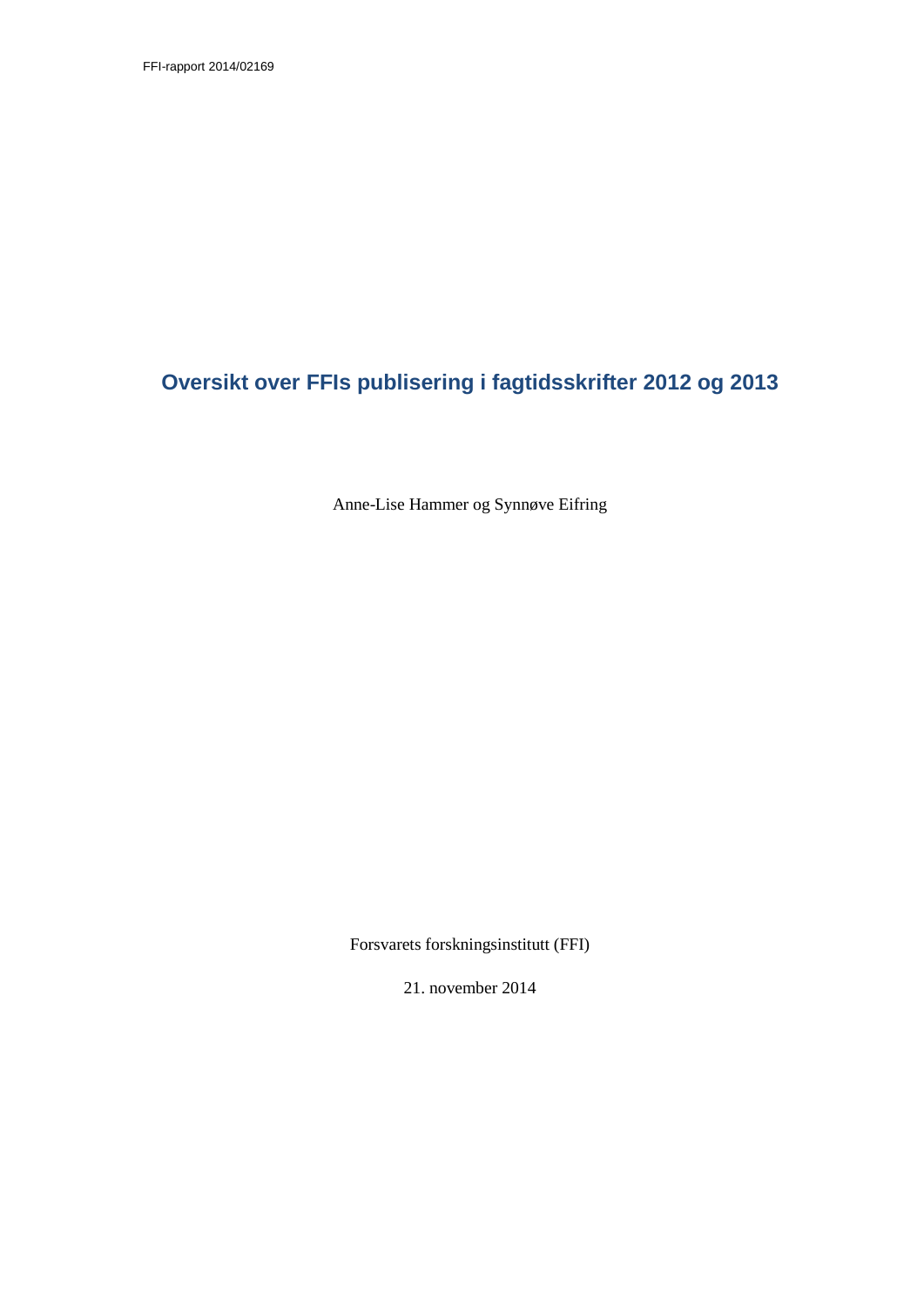FFI-rapport 2014/02169

990400

P: ISBN 978-82-464-2464-4 E: ISBN 978-82-464-2465-1

### **Emneord**

Publisering

Tidsskrifter

Fagfellevurdering

## **Godkjent av**

Jan Erik Torp Stabssjef

Anne-Lise Hammer Kommunikasjonssjef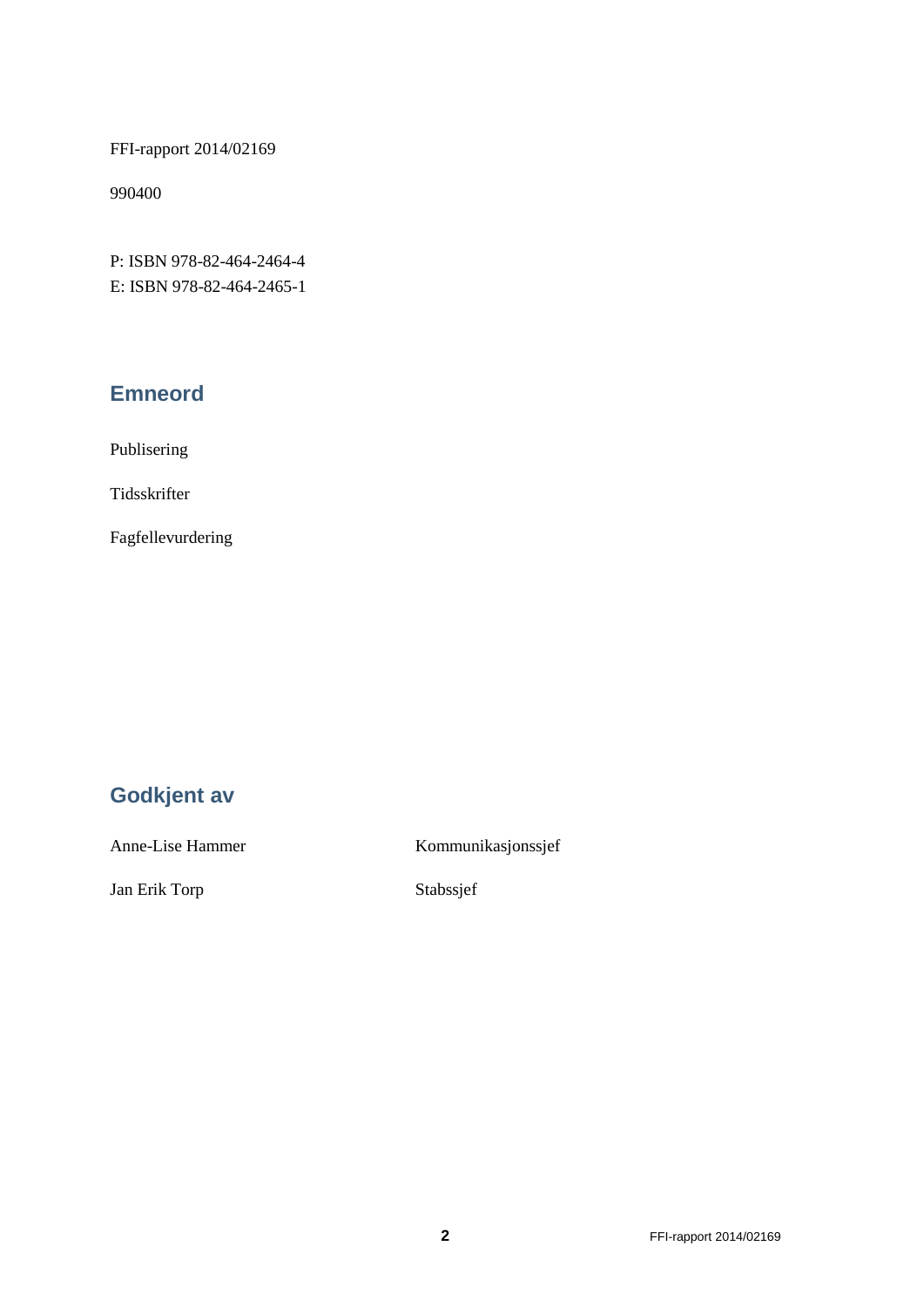### **Sammendrag**

Rapporten gir en oversikt over FFI-forskeres publisering i fagtidsskrifter med fagfellevurdering i årene 2012 og 2013. Oversikten er hentet ut fra den norske publikasjonsdatabasen CRIStin, som er et felles system for registrering og rapportering av forskningsaktiviteter for institusjoner i helsesektoren, instituttsektoren og universitets- og høgskole (UH)-sektoren.

Oversikten viser en fordeling på nivå 1- og nivå 2 (høyeste faglige nivå)-tidsskrifter og på avdelinger.

FFI har som mål å øke publiseringen i renommerte fagtidsskrifter. Antall publiseringer er økt fra 2012 til 2013. Andel FFI-publiseringer i tidsskrifter på høyeste faglige nivå er høyere enn gjennomsnittet, som er 20 prosent.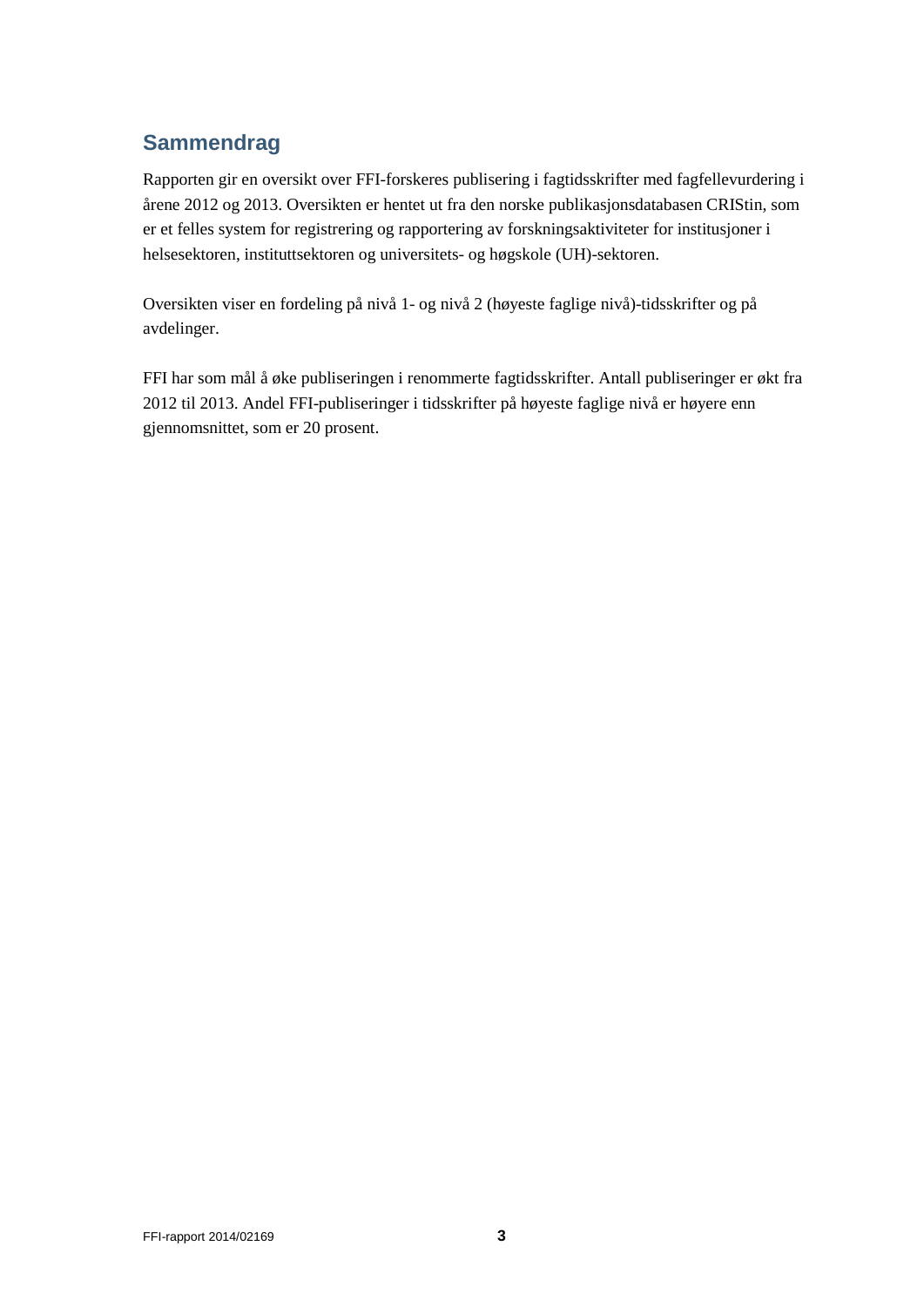### **English summary**

This report gives an overview of publications in peer reviewed scientific journals published by FFI researchers in the years 2012 and 2013. The overview is retrieved from the Norwegian publications database Current Research Information System in Norway (CRIStin), which is a common system for the registration and reporting of research activities for institutions in the health sector, the institute sector and the university and college sector.

The overview shows the publications distributed on level 1 and level 2 journals (level 2 being the highest) and on the FFI departments.

FFI aims to increase the number of publications in renowned journals. The number has increased from 2012 to 2013. The percentage of publications on level 2 is higher than the average, which is 20 percent.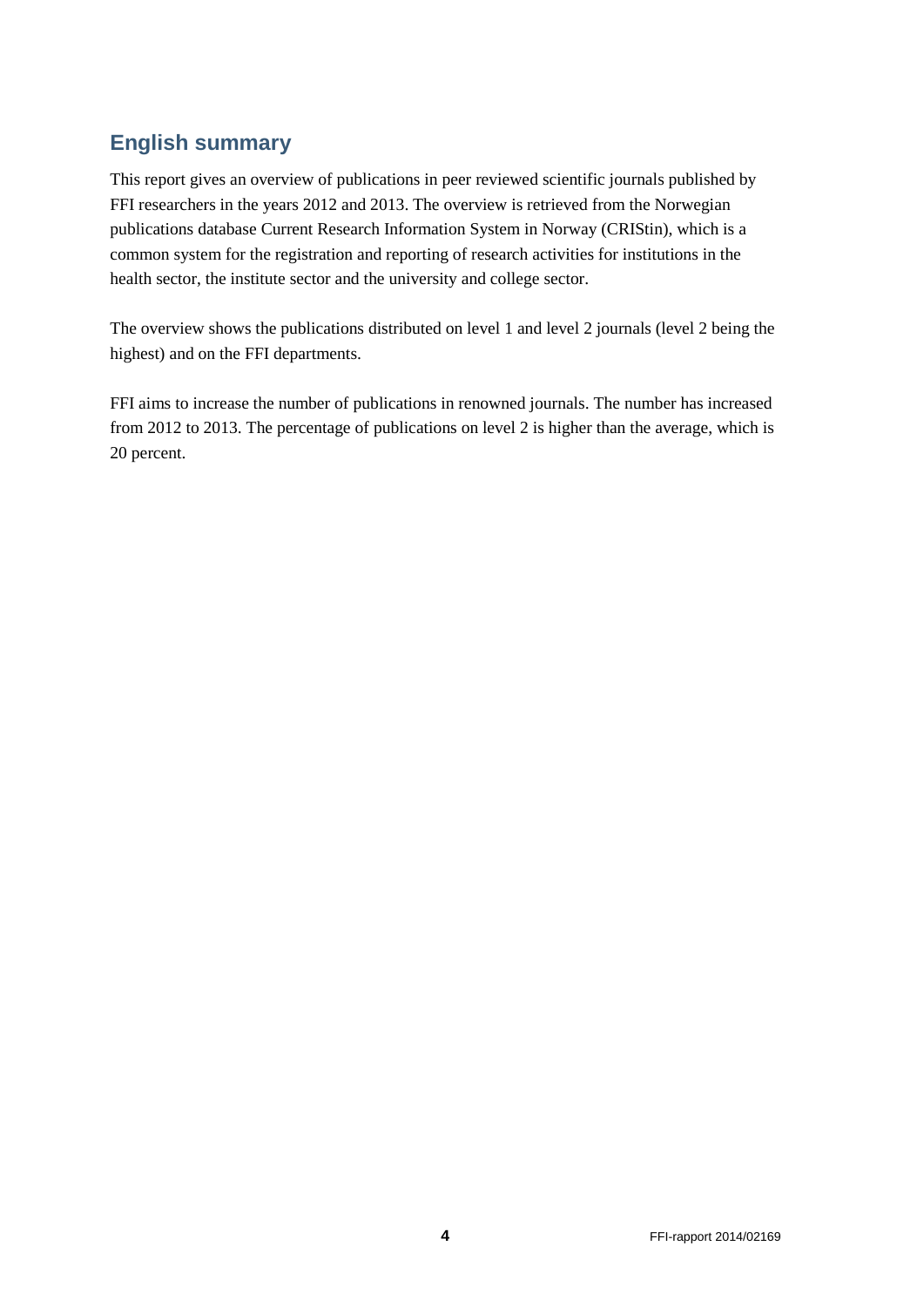### **Innhold**

|                | <b>Forord</b>                                                      | 6  |
|----------------|--------------------------------------------------------------------|----|
| 1              | <b>Innledning</b>                                                  |    |
| 1.1            | Statistisk oversikt tidsskriftartikler fordelt på nivå 1 og nivå 2 | 7  |
| $\overline{2}$ | <b>Oversikt 2012</b>                                               | 8  |
| 3              | <b>Oversikt 2013</b>                                               | 16 |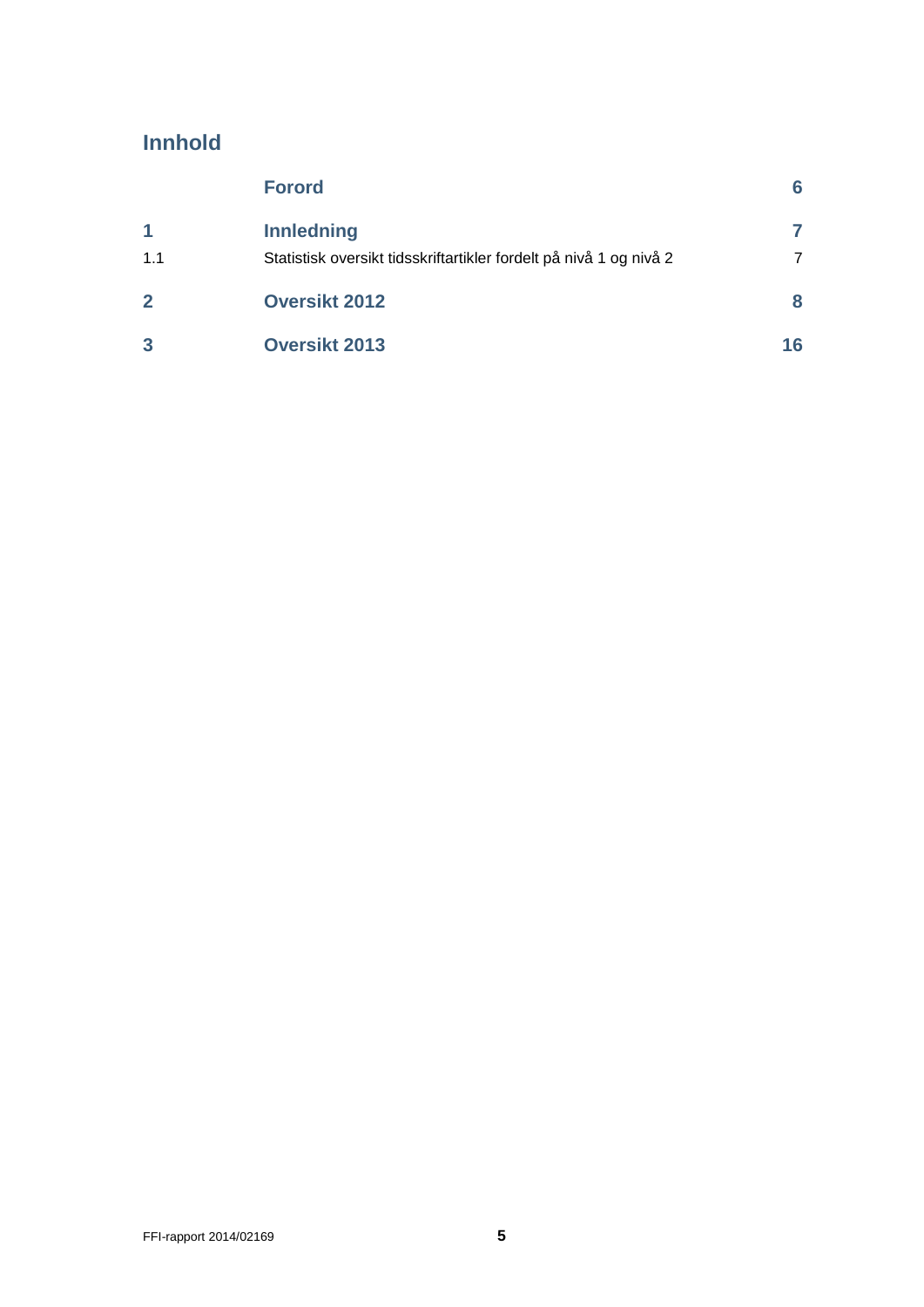### <span id="page-7-0"></span>**Forord**

Denne rapporten skal være et verktøy for ledelsen ved instituttet. FFI-KE/Biblioteket vil hvert år i etterkant av årsrapporteringen lage en slik oversiktssrapport.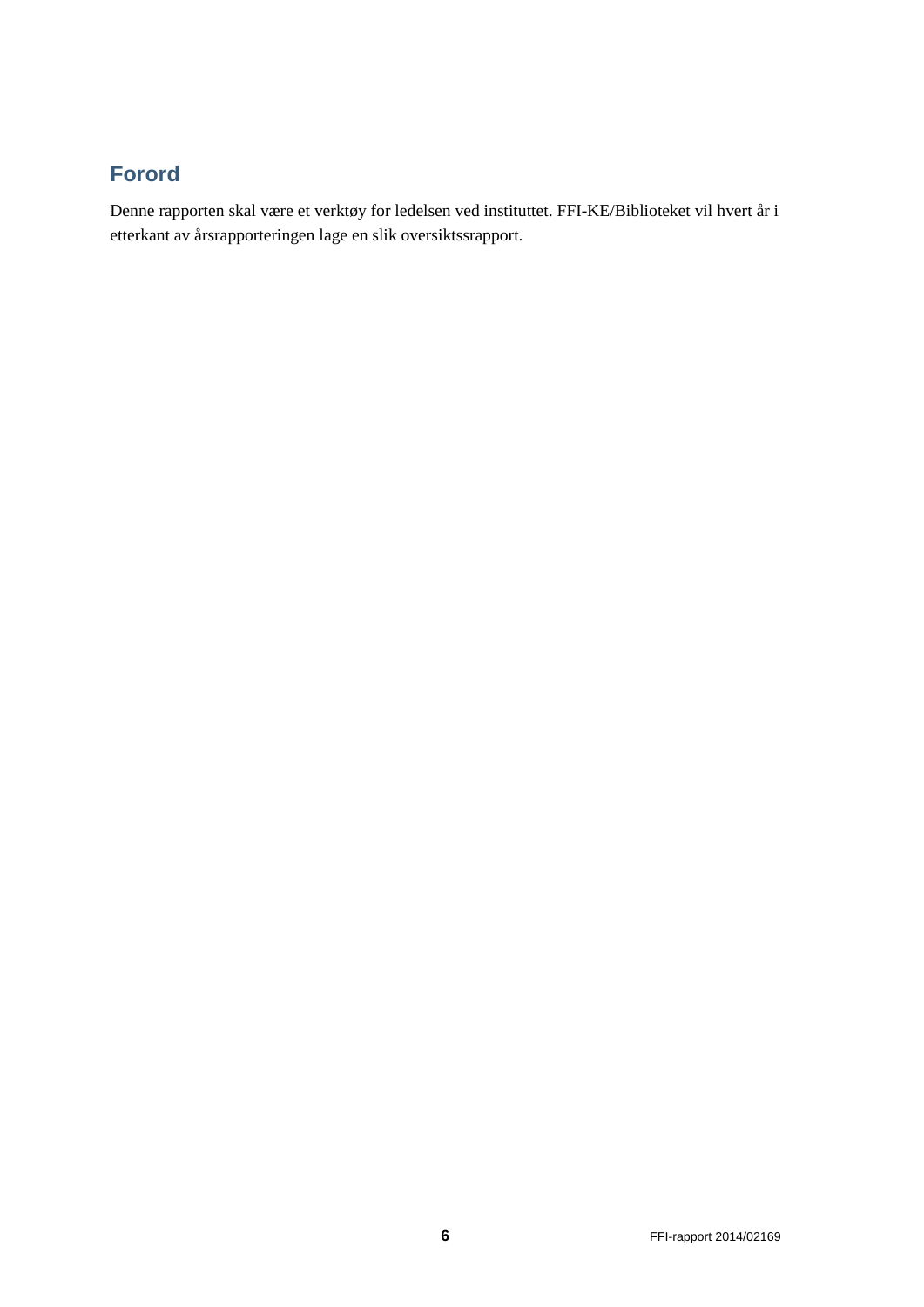### <span id="page-8-0"></span>**1 Innledning**

Rapporten gir en oversikt over FFI-forskeres publisering i fagtidsskrifter med fagfellevurdering i årene 2012 og 2013. Oversikten er hentet ut fra Current Research Information System in Norway (CRIStin)<http://www.cristin.no/> , som er et felles system for registrering og rapportering av forskningsaktiviteter for institusjoner i helsesektoren, instituttsektoren og universitets- og høgskole (UH)-sektoren. Systemet blir driftet av Universitetet i Oslo.

Oversikten viser en fordeling på nivå 1- og nivå 2 (høyeste faglige nivå)-tidsskrifter og på avdelinger. Siden CRIStin er en dynamisk database vil listene endre seg (øke) over tid. Listene blir vanligvis tatt ut i forbindelse med FFIs årsrapportering (januar). Listene i denne rapporten er tatt ut i august 2014 og antall publiseringer/statistikken vil derfor ikke stemme overens med årsrapporteringen for 2012 og 2013.

FFI har som mål å øke publiseringen i renommerte fagtidsskrifter. Antall publiseringer er økt fra 2012 til 2013. Andel FFI-publiseringer i tidsskrifter på høyeste faglige nivå er høyere enn gjennomsnittet, som i CRIStin er 20 prosent.

I forbindelse med FFIs årsrapportering i 2012 og 2013 ble det rapportert henholdsvis 66 og 86 FFI-publiseringer i fagtidsskrifter med fagfellevurdering.

#### <span id="page-8-1"></span>**1.1 Statistisk oversikt tidsskriftartikler fordelt på nivå 1 og nivå 2**

Registreringer og statistikk i denne første samlerapporten, som vi viser under, er basert på uttak i august 2014.

| Fagtidsskrifter med fagfellevurdering | 2012    | 2013 |
|---------------------------------------|---------|------|
| Nivå 1-tidsskrifter                   | 45      | 64   |
| Nivå 2-tidsskrifter                   | 25      | 30   |
| Sum antall publiseringer              | 70      | 94   |
| Andel på nivå 2 (%)                   | $-35,7$ | 31.9 |

*Publiseringer av FFI-forskere samlet*

| Avdelinger         | Analyse |      | <b>Ledelse</b> |      | Land og luft |      | <b>Maritime</b> |      | <b>Beskyttelse</b> |      |
|--------------------|---------|------|----------------|------|--------------|------|-----------------|------|--------------------|------|
|                    | 2012    | 2013 | 2012           | 2013 | 2012         | 2013 | 2012            | 2013 | 2012               | 2013 |
| Nivå 1             |         | 12   | 6              | 4    | 12           | 12   |                 | 8    | 20                 | 26   |
| Nivå 2             |         |      |                |      | Q            |      | 6               | 14   |                    | 4    |
| Sum                |         | 14   | 8              | Ō    | 21           | 21   | 15              | 22   | 23                 | 30   |
| Andel nivå 2 $(%)$ | 33,3    | 14.3 | 25.0           | 33,3 | 42.9         | 42.9 | 40              | 63.6 | 13.0               | 13.3 |

*Publiseringer per avdelinger*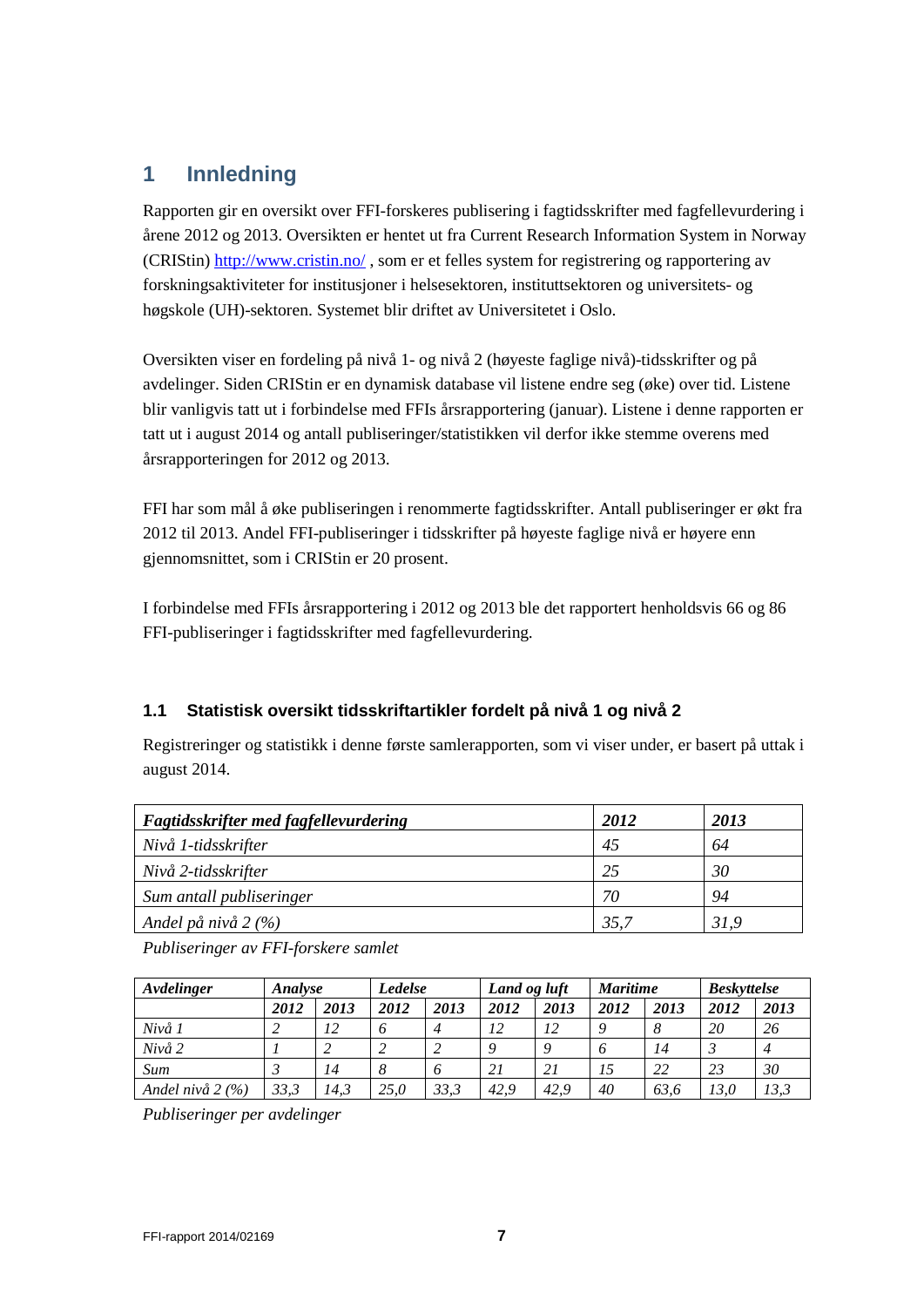### <span id="page-9-0"></span>**2 Oversikt 2012**

Avdeling Analyse Nivå 2:

[1.](http://www.cristin.no/as/WebObjects/cristin.woa/wo/16.Profil.29.25.2.3.15.1.0.3) **Hegghammer, Thomas.**  Islamism: Contested Perspectives on Political Islam. *Journal of Islamic Studies* 2012 ;Volum 23.(2) s. 252-254 FFI

Nivå 1:

- [1.](http://www.cristin.no/as/WebObjects/cristin.woa/wo/20.Profil.29.25.2.3.15.1.0.3) **Friedrich, Martin; Rapp, Markus; Blix, Tom Arild; Hoppe, Ulf-Peter; Torkar, Klaus; Robertson, Scott; Dickson, S; Lynch, K..**  Electron loss and meteoric dust in the mesosphere. *Annales Geophysicae* 2012 ;Volum 30.(10) s. 1495-1501 FFI UiO
- [2.](http://www.cristin.no/as/WebObjects/cristin.woa/wo/20.Profil.29.25.2.3.15.1.1.3) **Tønnessen, Truls.**  Brutal oppmerksomhet: Al-Qaida i Irak på nett: *Babylon - Nordisk tidsskrift for Midtøstenstudier* 2012 ;Volum 10.(1) s. 82-93 FFI

Avdeling Ledelsessystemer Nivå 2:

- [1.](http://www.cristin.no/as/WebObjects/cristin.woa/wo/26.Profil.29.25.2.3.15.1.0.3) **Maseng, Torleiv; Landry, Randall; Young, Kenneth.**  Military communications. *IEEE Communications Magazine* 2012 ;Volum 50.(10) s. 36-36 FFI
- [2.](http://www.cristin.no/as/WebObjects/cristin.woa/wo/26.Profil.29.25.2.3.15.1.1.3) **Øyan, Mats Jørgen; Hamran, Svein-Erik; Hanssen, Leif; Berger, Tor; Plettemeier, Dirk.**  Ultrawideband Gated Step Frequency Ground-Penetrating Radar. *IEEE Transactions on Geoscience and Remote Sensing* 2012 ;Volum 50.(1) s. 212-220 FFI

Nivå 1:

- [1.](http://www.cristin.no/as/WebObjects/cristin.woa/wo/30.Profil.29.25.2.3.15.1.0.3) **Bezabih, Hemdan; Ellingsæter, Brage Høyland; Noll, Josef Alfons; Maseng, Torleiv.**  Digital Broadcasting: Increasing the Available White Space Spectrum Using TV Receiver Information. *IEEE Vehicular Technology Magazine* 2012 ;Volum 7.(1) s. 24-30 FFI UiO UNIK
- [2.](http://www.cristin.no/as/WebObjects/cristin.woa/wo/30.Profil.29.25.2.3.15.1.1.3) **Larsen, Erlend; Flathagen, Joakim; Pham, Vinh Quang; Landmark, Lars.**  Adapting OLSR for WSNs (iOLSR) Using Locally Increasing Intervals. *Sensors & Transducers Journal* 2012 ;Volum 14.(2) s. 254-268 FFI
- [3.](http://www.cristin.no/as/WebObjects/cristin.woa/wo/30.Profil.29.25.2.3.15.1.2.3) **Olsen, Karl Erik; Woodbridge, Karl.**  Performance of a Multiband Passive Bistatic Radar Processing Scheme - Part I. *IEEE Aerospace and Electronic Systems Magazine* 2012 ;Volum 27.(10) s. 16-25 FFI
- [4.](http://www.cristin.no/as/WebObjects/cristin.woa/wo/30.Profil.29.25.2.3.15.1.3.3) **Olsen, Karl Erik; Woodbridge, Karl.**

Performance of a Multiband Passive Bistatic Radar Processing Scheme - Part II. *IEEE Aerospace and Electronic Systems Magazine* 2012 ;Volum 27.(11) s. 4-14 FFI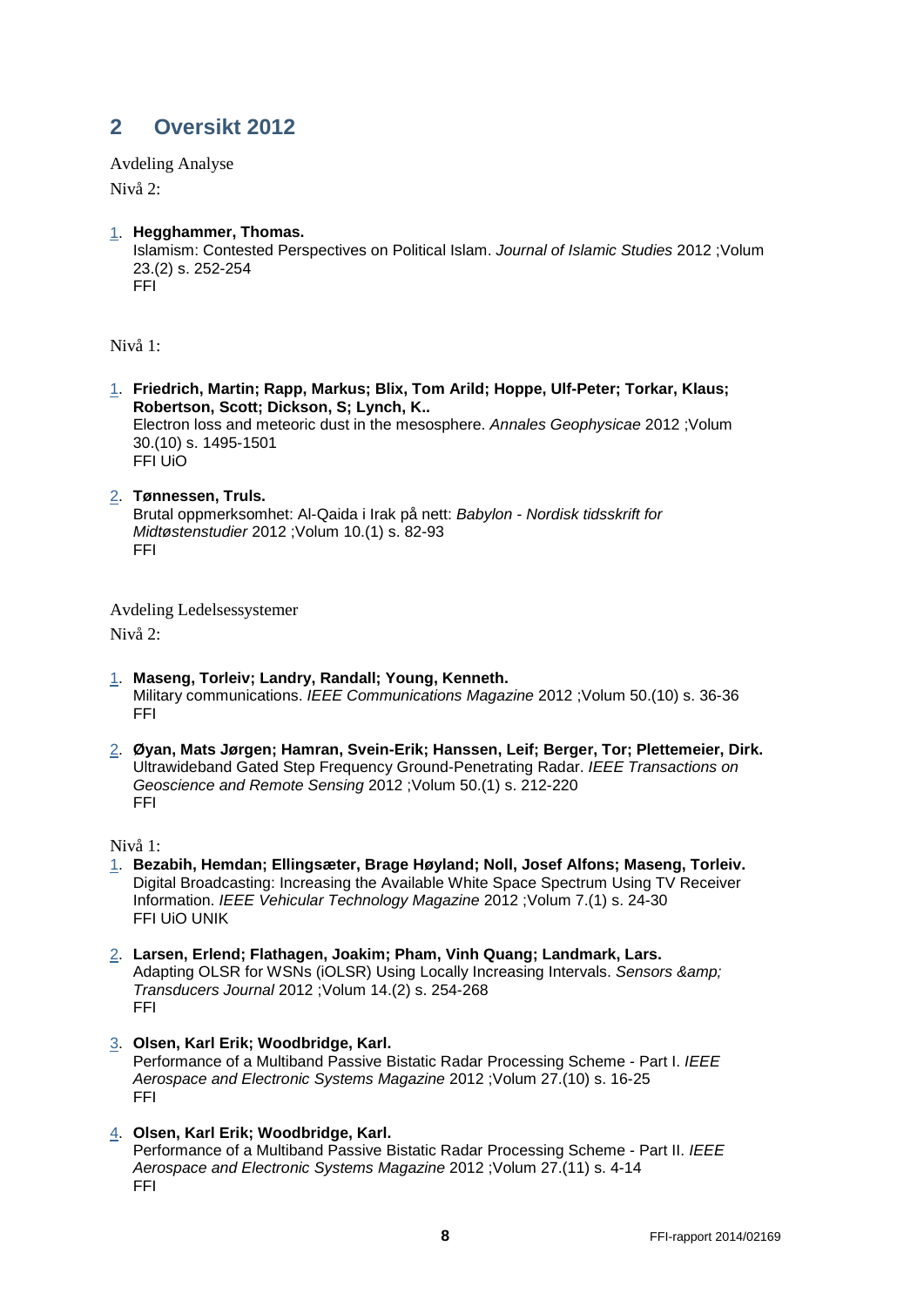- [5.](http://www.cristin.no/as/WebObjects/cristin.woa/wo/30.Profil.29.25.2.3.15.1.4.3) **Skjervold, Espen; Lund, Ketil; Hafsøe, Trude; Johnsen, Frank T..**  Bandwidth optimizations for standards-based publish/subscribe in disadvantaged grids. *MILCOM IEEE Military Communications Conference* 2012 s. - FFI
- [6.](http://www.cristin.no/as/WebObjects/cristin.woa/wo/30.Profil.29.25.2.3.15.1.5.3) **Urke, Andreas R.; Bråten, Lars Erling; Øvsthus, Knut.**  TCP challenges in hybrid military satellite networks; measurements and comparison. *MILCOM IEEE Military Communications Conference* 2012 s. - FFI HIB

Avdeling Land- og luftsystemer: Nivå 2:

- [1.](http://www.cristin.no/as/WebObjects/cristin.woa/wo/36.Profil.29.25.2.3.15.1.0.3) **Coluccelli, Nicola; Fonnum, Helge; Haakestad, Magnus Willum; Gambetta, Alessio; Gatti, Davide; Marangoni, Marco; Laporta, Paolo; Galzerano, Gianluca.**  250-MHz synchronously pumped optical parametric oscillator at 2.25–2.6 μm and 4.1–4.9 μm. *Optics Express* 2012 ;Volum 20.(20) s. 22042-22047 FFI
- [2.](http://www.cristin.no/as/WebObjects/cristin.woa/wo/36.Profil.29.25.2.3.15.1.1.3) **Haaland, Stein; Eriksson, Anders; Engwall, Erik; Lybekk, Bjørn; Nilsson, Hans; Pedersen, Arne; Svenes, Knut Ragnar; André, Mats; Förster, Matthias; Li, K.; Johnsen, Christine; Østgaard, Nikolai.**

Estimating the capture and loss of cold plasma from ionospheric outflow. *Journal of Geophysical Research - Space Physics* 2012 ;Volum 117. s. - FFI UiB UiO

- [3.](http://www.cristin.no/as/WebObjects/cristin.woa/wo/36.Profil.29.25.2.3.15.1.2.3) **Haaland, Stein; Svenes, Knut Ragnar; Lybekk, Bjørn; Pedersen, Arne.**  A survey of the polar cap density based on Cluster EFW probe measurements: Solar wind and solar irradiation dependence. *Journal of Geophysical Research - Space Physics* 2012 ;Volum 117. FFI UiB UiO
- [4.](http://www.cristin.no/as/WebObjects/cristin.woa/wo/36.Profil.29.25.2.3.15.1.3.3) **Lybekk, Bjørn; Pedersen, Arne; Haaland, Stein; Svenes, Knut Ragnar; Fazakerley, Andrew; Masson, Arnaud; Taylor, M G G T; Trotignon, J-G.** Solar cycle variations of the Cluster spacecraft potential and its use for electron density estimations. *Journal of Geophysical Research - Space Physics* 2012 ;Volum 117. FFI UiO
- [5.](http://www.cristin.no/as/WebObjects/cristin.woa/wo/36.Profil.29.25.2.3.15.1.4.3) **Skaar, Johannes; Haakestad, Magnus Willum.**  Inverse scattering of dispersive stratified structures. *Journal of the Optical Society of America. B, Optical physics* 2012 ;Volum 29.(9) s. 2438-2445 FFI NTNU UNIK
- [6.](http://www.cristin.no/as/WebObjects/cristin.woa/wo/36.Profil.29.25.2.3.15.1.5.3) **Skauli, Torbjørn.**

An upper-bound metric for characterizing spectral and spatial coregistration errors in spectral imaging. *Optics Express* 2012 ;Volum 20.(2) s. 918-933 FFI

[7.](http://www.cristin.no/as/WebObjects/cristin.woa/wo/36.Profil.29.25.2.3.15.1.6.3) **Sollund, Tomas; Leib, Harry.** 

Feedback Communication with Reduced Delay over Noisy Time-Dispersive Channels. *IEEE Transactions on Communications* 2012 ;Volum 60.(3) s. 688-705 FFI

[8.](http://www.cristin.no/as/WebObjects/cristin.woa/wo/36.Profil.29.25.2.3.15.1.7.3) **Vicario, Carlo; Trisorio, Alexandre; Arisholm, Gunnar; Hauri, Christoph P..**  Deep-ultraviolet picosecond flat-top pulses by chirp-matched sum frequency generation. *Optics Letters* 2012 ;Volum 37.(10) s. 1619-1621 FFI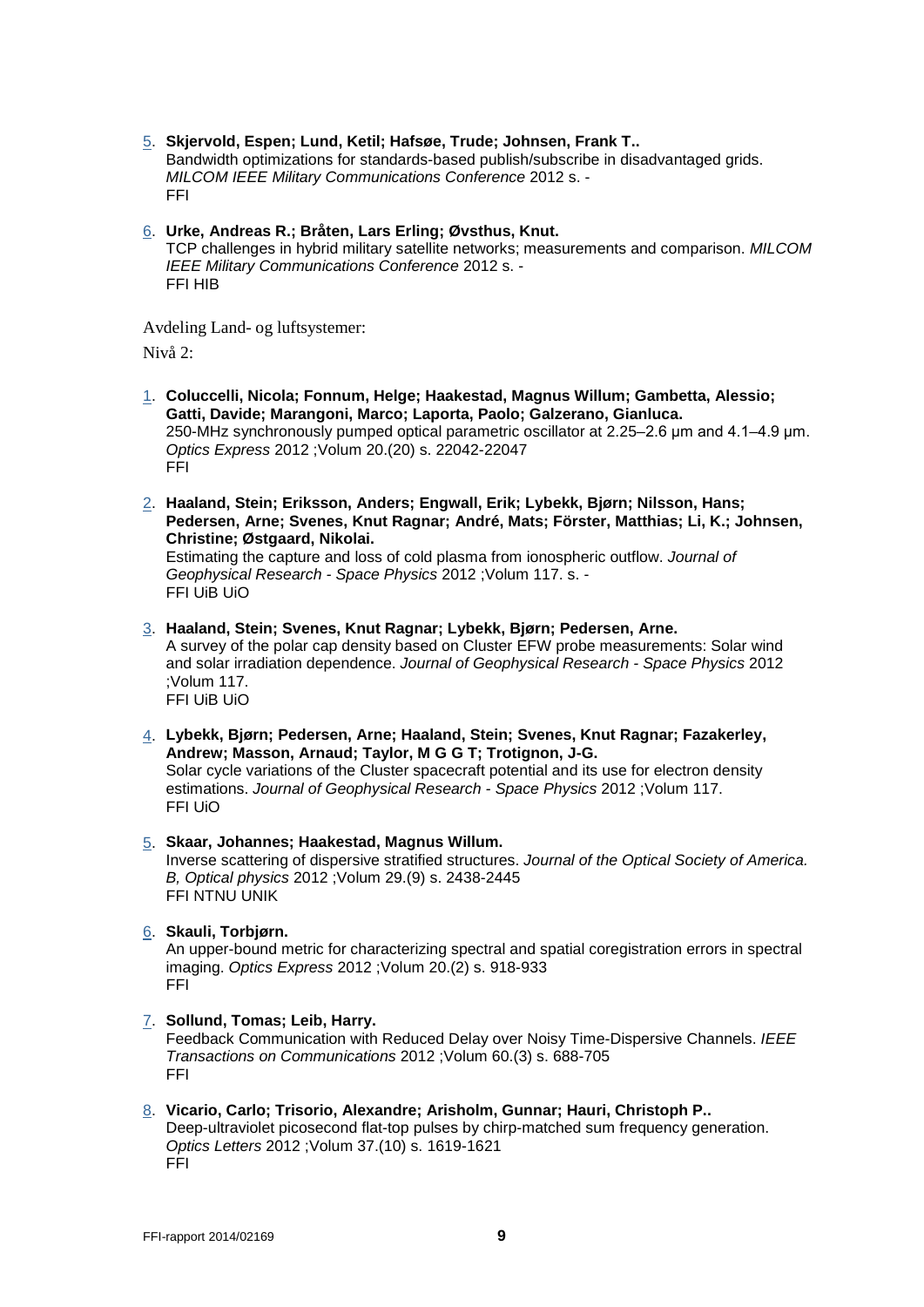[9.](http://www.cristin.no/as/WebObjects/cristin.woa/wo/36.Profil.29.25.2.3.15.1.8.3) **Øyan, Mats Jørgen; Hamran, Svein-Erik; Hanssen, Leif; Berger, Tor; Plettemeier, Dirk.**  Ultrawideband Gated Step Frequency Ground-Penetrating Radar. *IEEE Transactions on Geoscience and Remote Sensing* 2012 ;Volum 50.(1) s. 212-220 FFI

Nivå 1:

#### [1.](http://www.cristin.no/as/WebObjects/cristin.woa/wo/40.Profil.29.25.2.3.15.1.0.3) **Akhtar, Jabran.**

Combined Transmitter selection and Pulse Precoding for MIMO Radar Systems. *IEEE Radar Conference. Proceedings* 2012 s. - FFI

#### [2.](http://www.cristin.no/as/WebObjects/cristin.woa/wo/40.Profil.29.25.2.3.15.1.1.3) **Berger, Tor; Hamran, Svein-Erik.**

Experiments with autofocus for strip map synthetic aperture radar data. *IEEE Radar Conference. Proceedings* 2012 s. - FFI

#### [3.](http://www.cristin.no/as/WebObjects/cristin.woa/wo/40.Profil.29.25.2.3.15.1.2.3) **Farsund, Øystein; Rustad, Gunnar; Skogan, Gunnar.**

Standoff detection of biological agents using laser induced fluorescence - a comparison of 294 nm and 355 nm excitation wavelengths. *Biomedical Optics Express* 2012 ;Volum 3.(11) s. 2964-2975 FFI

#### [4.](http://www.cristin.no/as/WebObjects/cristin.woa/wo/40.Profil.29.25.2.3.15.1.3.3) **Hannevik, Tonje Nanette.**

Multi-channel and multi-polarisation ship detection. *IEEE Geoscience and Remote Sensing Letters* 2012 s. 5149-5152 FFI

#### [5.](http://www.cristin.no/as/WebObjects/cristin.woa/wo/40.Profil.29.25.2.3.15.1.4.3) **Heen, Lars Trygve; Rheenen, Arthur Dirk Van; Brendhagen, Erik.**

Measurements of IR propagation in the marine boundary layer during the September 2011 SQUIRREL trial. *Proceedings of SPIE, the International Society for Optical Engineering* 2012 ;Volum 8535. s. - FFI

#### [6.](http://www.cristin.no/as/WebObjects/cristin.woa/wo/40.Profil.29.25.2.3.15.1.5.3) **Lippert, Espen; Fonnum, Helge; Stenersen, Knut.**  Fiber laser pumped high energy cryogenically cooled Ho:YLF laser. *Proceedings of SPIE, the International Society for Optical Engineering* 2012 ;Volum 8543:IX, 854308. s. - FFI

- [7.](http://www.cristin.no/as/WebObjects/cristin.woa/wo/40.Profil.29.25.2.3.15.1.6.3) **Nielsen, Renie Kristina Birkedal; Norby, Poul; Kongshaug, Kjell Ove; Fjellvåg, Helmer.**  Synthesis, crystal structure and thermal properties of Ca-6(C12H14O4)(4)(CO3)(OH)(2)(H2O)(x) - a 3D inorganic hybrid material. *Dalton Transactions* 2012 ;Volum 41.(39) s. 12082-12089 FFI UiO
- [8.](http://www.cristin.no/as/WebObjects/cristin.woa/wo/40.Profil.29.25.2.3.15.1.7.3) **Schneevoigt, Nora Jennifer; Sund, Monica; Bogren, Wiley Steven; Kääb, Andreas; Weydahl, Dan Johan.**

Glacier displacement on Comfortlessbreen, Svalbard, using 2-pass differential SAR interferometry (DInSAR) with a digital elevation model. *Polar Record* 2012 ;Volum 48.(244) s. 17-25 FFI UiO

- [9.](http://www.cristin.no/as/WebObjects/cristin.woa/wo/40.Profil.29.25.2.3.15.1.8.3) **Torkar, Klaus; Tajmar, Martin; Escoubet, C P; Svenes, Knut Ragnar.**  Active spacecraft potential control for the Magnetospheric Multiscale Mission. *IEEE Transactions on Plasma Science* 2012 ;Volum 40.(2) s. 394-401 FFI
- [10.](http://www.cristin.no/as/WebObjects/cristin.woa/wo/40.Profil.29.25.2.3.15.1.9.3) **Velluet, Marie Therese; Vorontsov, Michael; Schwering, Piet; Marchi, Gabriele; Nicolas, Stephane; Riker, Jim.**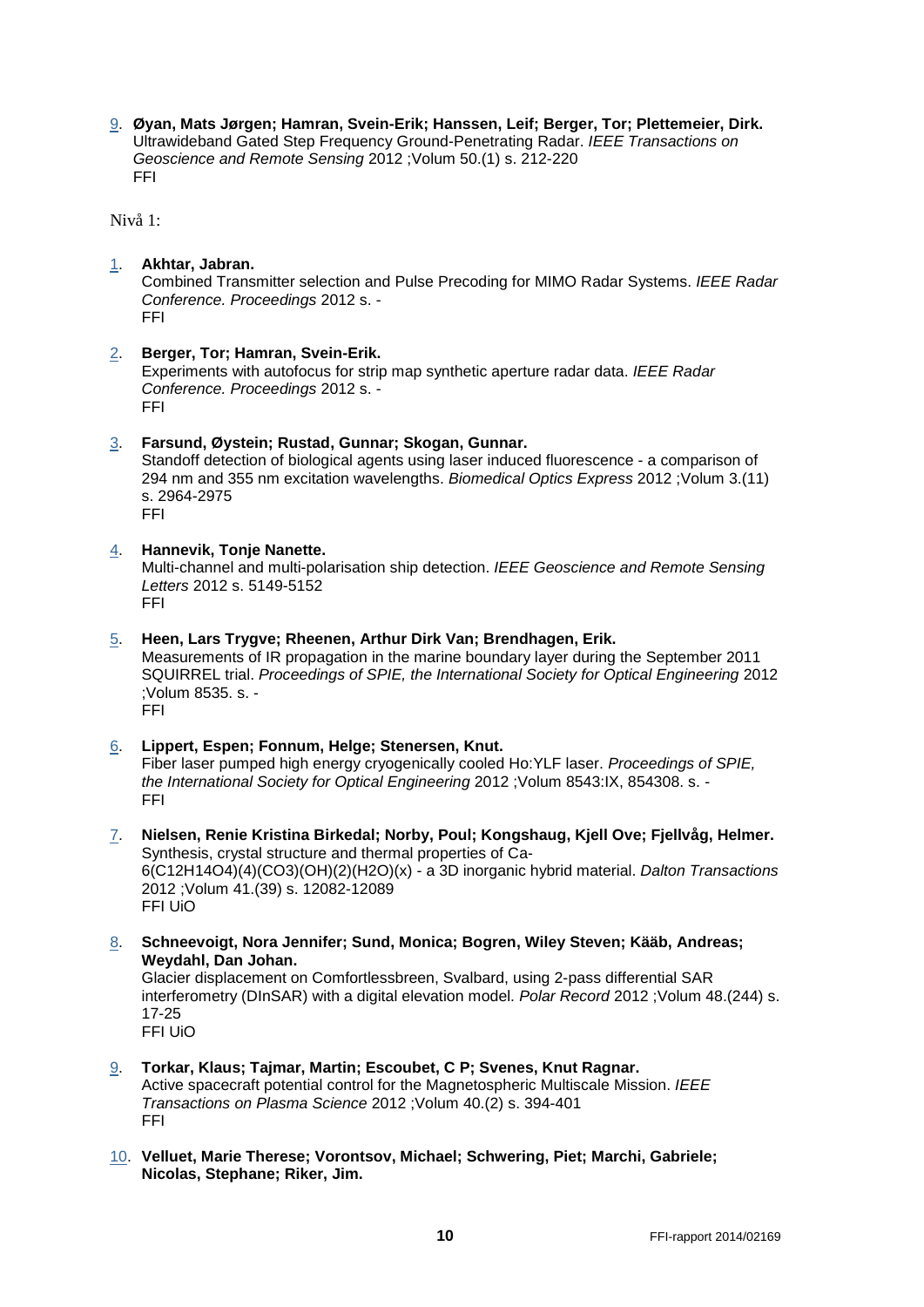Turbulence characterization and image processing data sets from a NATO RTO SET 165 trial in Dayton, Ohio, USA. *Proceedings of SPIE, the International Society for Optical Engineering* 2012 FFI

- [11.](http://www.cristin.no/as/WebObjects/cristin.woa/wo/40.Profil.29.25.2.3.15.1.10.3) **Weydahl, Dan Johan; Eldhuset, Knut.**  Georeferencing and coherent change detection of high-resolution COSMO/SkyMed images. *IEEE Geoscience and Remote Sensing Letters* 2012 s. 4537-4540 FFI
- [12.](http://www.cristin.no/as/WebObjects/cristin.woa/wo/40.Profil.29.25.2.3.15.1.11.3) **Weydahl, Dan Johan; Eldhuset, Knut; Dick, Øystein B.; Olsen, Bjarne Langmoen.**  Georeferencing, feature extraction and change detection in harbour and city areas using high-resolution satellite SAR images acquired from multiple sensors. *IEEE Geoscience and Remote Sensing Letters* 2012 s. 7452-7455 FFI UMB

Avdeling Maritime systemer

Nivå 2:

- [1.](http://www.cristin.no/as/WebObjects/cristin.woa/wo/46.Profil.29.25.2.3.15.1.0.3) **Blomberg, Ann Elisabeth Albright; Austeng, Andreas; Hansen, Roy Edgar.**  Adaptive beamforming applied to a cylindrical sonar array using an interpolated array transformation. *IEEE Journal of Oceanic Engineering* 2012 ;Volum 37.(1) s. 25-34 FFI UiO
- [2.](http://www.cristin.no/as/WebObjects/cristin.woa/wo/46.Profil.29.25.2.3.15.1.1.3) **Chand, Shyam; Thorsnes, Terje; Rise, Leif; Brunstad, Harald; Stoddart, Daniel; Bøe, Reidulv; Lågstad, Petter Arthur; Svolsbru, Torgeir.**  Multiple episodes of fluid flow in the SW Barents Sea (Loppa High) evidenced by gas flares, pockmarks and gas hydrate accumulation. *Earth and Planetary Science Letters* 2012 ;Volum 331. s. 305-314 FFI
- [3.](http://www.cristin.no/as/WebObjects/cristin.woa/wo/46.Profil.29.25.2.3.15.1.2.3) **Doksæter, Lise Henriksen; Handegard, Nils Olav; Godø, Olav Rune; Kvadsheim, Petter Helgevold; Nordlund, Nina.**  Behavior of captive herring exposed to naval sonar transmissions (1.0-1.6 kHz) throughout a

yearly cycle. *Journal of the Acoustical Society of America* 2012 ;Volum 131.(2) s. 1632-1642 FFI HAVFORSK

- [4.](http://www.cristin.no/as/WebObjects/cristin.woa/wo/46.Profil.29.25.2.3.15.1.3.3) **Doksæter, Lise Henriksen; Kvadsheim, Petter Helgevold; Handegard, Nils Olav; Nordlund, Nina; Godø, Olav Rune.**  Behavioral Responses of Captive Herring to Sonar Signals (1-1.6 kHz) of a Naval Frigate Throughout a Yearly Cycle. *Journal of the Acoustical Society of America* 2012 ;Volum 131. s. 1632-1642 FFI HAVFORSK
- [5.](http://www.cristin.no/as/WebObjects/cristin.woa/wo/46.Profil.29.25.2.3.15.1.4.3) **Hooker, SK; Fahlman, A; Moore, MJ; de Soto, NA; de Quiros, YB; Brubakk, Alf O; Costa, DP; Costidis, AM; Dennison, S; Falke, KJ; Fernandez, A; Ferrigno, M; Fitz-Clarke, JR; Garner, MM; Houser, DS; Jepson, PD; Ketten, DR; Kvadsheim, Petter Helgevold; Madsen, PT; Pollock, NW; Rotstein, DS; Rowles, TK; Simmons, SE; Van Bonn, W; Weathersby, PK; Weise, MJ; Williams, TM; Tyack, PL.**  Deadly diving? Physiological and behavioural management of decompression stress in diving mammals. *Proceedings of the Royal Society of London. Biological Sciences* 2012 ;Volum

279.(1731) s. 1041-1050 FFI NTNU

[6.](http://www.cristin.no/as/WebObjects/cristin.woa/wo/46.Profil.29.25.2.3.15.1.5.3) **Jensen, Jan Kristian; Hjelmervik, Karl Thomas; Østenstad, Petter.**  Finding Acoustically Stable Areas Through Empirical Orthogonal Function (EOF) Classification. *IEEE Journal of Oceanic Engineering* 2012 ;Volum 37.(1) s. 103-111 FFI NTNU UiB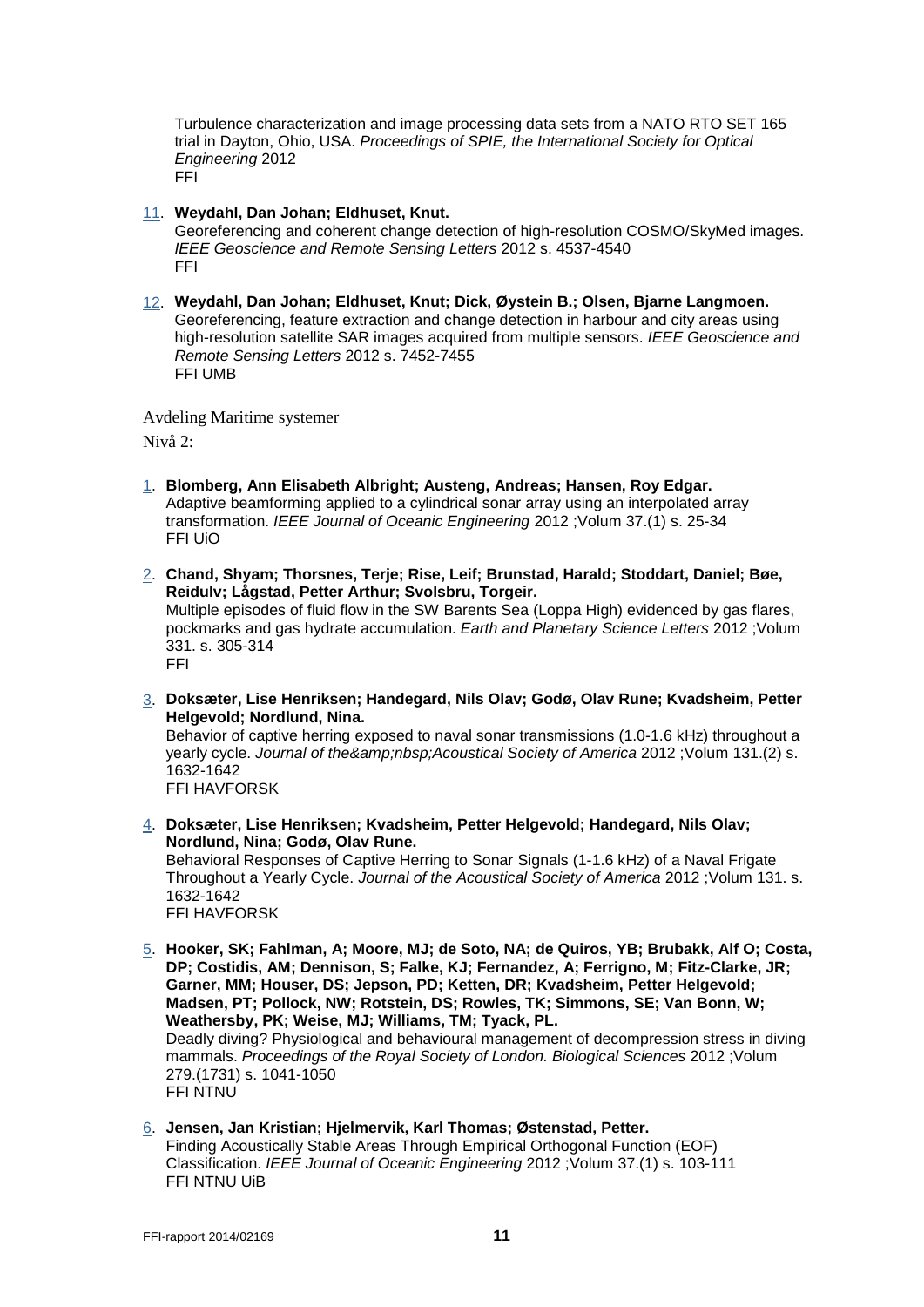Nivå 1:

- [1.](http://www.cristin.no/as/WebObjects/cristin.woa/wo/50.Profil.29.25.2.3.15.1.0.3) **Breivik, Øyvind; Bekkvik, Tor Christian; Wettre, Cecilie Drabløs; Ommundsen, Atle.**  BAKTRAK: Backtracking drifting objects using an iterative algorithm with a forward trajectory model. *Ocean Dynamics* 2012 ;Volum 62.(2) s. 239-252 CMR FFI UiB
- [2.](http://www.cristin.no/as/WebObjects/cristin.woa/wo/50.Profil.29.25.2.3.15.1.1.3) **Curé, Charlotte; Antunes, Ricardo; Samarra, Filipa; Alves, Ana Catarina; Visser, Fleur; Kvadsheim, Petter Helgevold; Miller, Patrick J.O..**  Pilot Whales Attracted to Killer Whale Sounds: Acoustically-Mediated Interspecific Interactions in Cetaceans. *PLoS ONE* 2012 ;Volum 7.(12) FFI
- [3.](http://www.cristin.no/as/WebObjects/cristin.woa/wo/50.Profil.29.25.2.3.15.1.2.3) **Doksæter, Lise Henriksen; Kvadsheim, Petter Helgevold; Ainslie, Michael; Solow, Andrew; Handegard, Nils Olav; Nordlund, Nina; Lam, Frans-Peter A..**  Impact of naval sonar signals on Atlantic herring (Clupea harengus) during summer feeding. *ICES Journal of Marine Science* 2012 ;Volum 69.(6) s. 1078-1085 FFI HAVFORSK
- [4.](http://www.cristin.no/as/WebObjects/cristin.woa/wo/50.Profil.29.25.2.3.15.1.3.3) **Doksæter, Lise Henriksen; Kvadsheim, Petter Helgevold; Fahlman, Andreas; Lam, Frans-Peter A.; Tyack, Peter L.; Miller, Patrick J.O..**  Changes in dive behavior during sonar exposure in killer whales, pilot whales and sperm whales.. *Frontiers in Physiology* 2012 ;Volum 3. FFI HAVFORSK
- [5.](http://www.cristin.no/as/WebObjects/cristin.woa/wo/50.Profil.29.25.2.3.15.1.4.3) **Hagen, Ove Kent; Ånonsen, Kjetil Bergh; Sæbø, Torstein Olsmo.**  Low-Altitude Terrain Navigation for Underwater Vehicles - Integration of an Interferometric Side Scan Sonar Improves Terrain Navigation in Low-Altitude Scenarios. *Sea Technology* 2012 ;Volum 53.(6) s. 10-13 FFI
- [6.](http://www.cristin.no/as/WebObjects/cristin.woa/wo/50.Profil.29.25.2.3.15.1.5.3) **Hjelmervik, Karl Thomas; Jensen, Jan Kristian; Østenstad, Petter; Ommundsen, Atle.**  Classification of acoustically stable areas using empirical orthogonal functions. *Ocean Dynamics* 2012 ;Volum 62.(2) s. 253-264 FFI
- [7.](http://www.cristin.no/as/WebObjects/cristin.woa/wo/50.Profil.29.25.2.3.15.1.6.3) **Kvadsheim, Petter Helgevold; Miller, Patrick J.O.; Tyack, Peter L.; Doksæter, Lise Henriksen; Lam, Frans-Peter A.; Fahlman, Andreas.**  Estimated tissue and blood N2 levels and risk of in vivo bubble formation in deep-, intermediate and shallow diving toothed whales during exposure to naval sonar.. *Frontiers in Physiology* 2012 ;Volum 3. FFI HAVFORSK
- [8.](http://www.cristin.no/as/WebObjects/cristin.woa/wo/50.Profil.29.25.2.3.15.1.7.3) **Miller, Patrick J.O.; Kvadsheim, Petter Helgevold; Lam, Frans-Peter A.; Wensveen, Paul; Antunes, Ricardo; Alves, Ana Catarina; Visser, Fleur; Kleivane, Lars; Tyack, Peter Lloyd; Doksæter, Lise Henriksen.**

The severity of behavioral changes observed during experimental exposures of killer (Orcinus orca), long-finned pilot (Globicephala melas), and sperm whales (Physeter macrocephalus) to naval sonar.. *Aquatic Mammals* 2012 ;Volum 38.(4) s. 362-401 FFI HAVFORSK

[9.](http://www.cristin.no/as/WebObjects/cristin.woa/wo/50.Profil.29.25.2.3.15.1.8.3) **Syre Wiig, Martin; Krogstad, Thomas Røbekk; Midtgaard, Øivind.**  Autonomous identification planning for mine countermeasures. *Proceedings of the Symposium on Autonomous Underwater Vehicle Technology* 2012 s. - FFI

Avdeling Beskyttelse Nivå 2: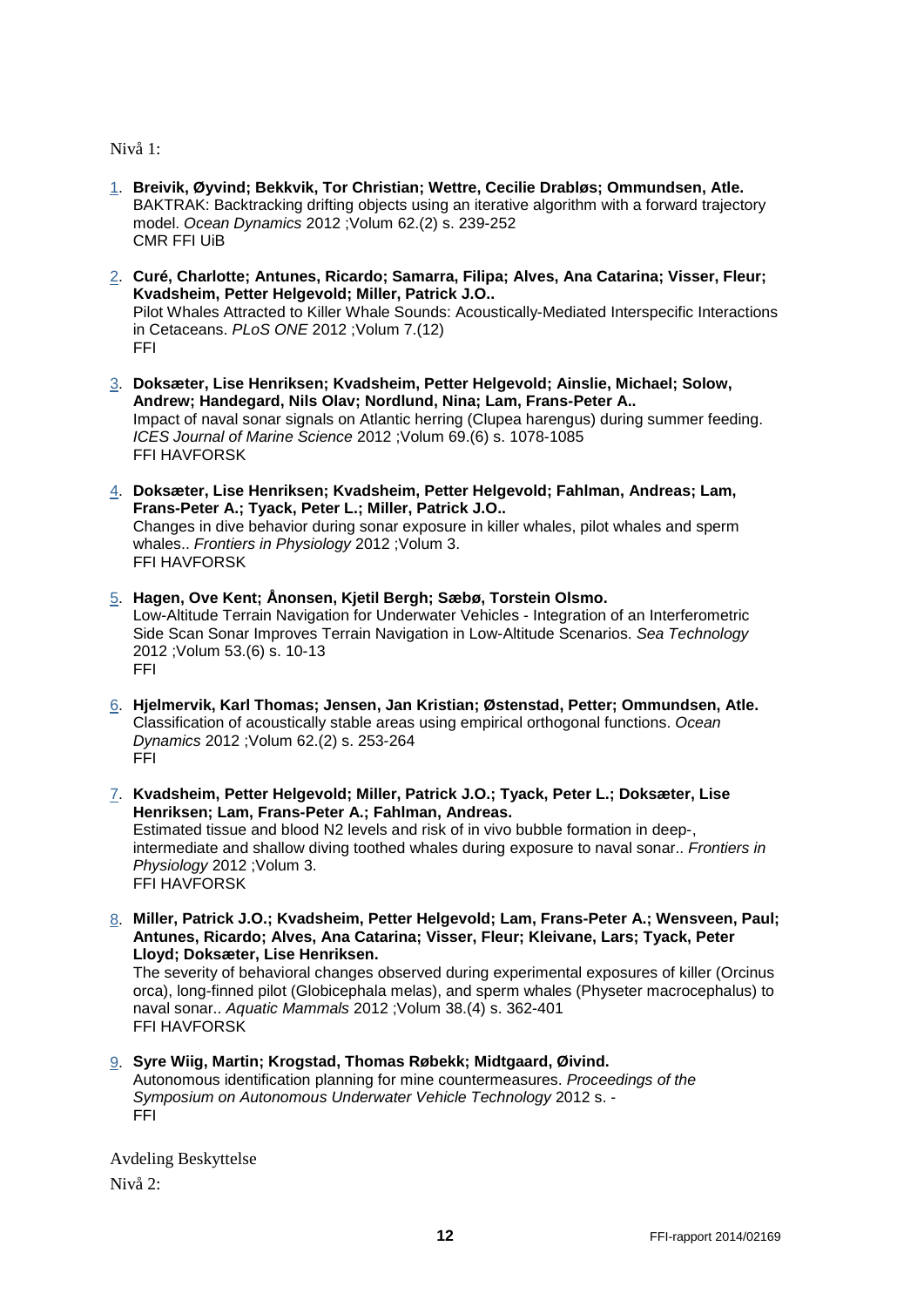- [1.](http://www.cristin.no/as/WebObjects/cristin.woa/wo/56.Profil.29.25.2.3.15.1.0.3) **Dybwad, Marius; Granum, Per Einar; Bruheim, Per; Blatny, Janet Martha.**  Characterization of airborne bacteria at an underground subway station. *Applied and Environmental Microbiology* 2012 ;Volum 78.(6) s. 1917-1929 FFI NTNU NVH
- [2.](http://www.cristin.no/as/WebObjects/cristin.woa/wo/56.Profil.29.25.2.3.15.1.1.3) **Elboth, Thomas; Reif, Bjørn Anders Pettersson; Andreassen, Øyvind; Martell, Michael B..**

Flow noise reduction from superhydrophobic surfaces. *Geophysics* 2012 ;Volum 77.(1) s. P1- P10

- FFI
- [3.](http://www.cristin.no/as/WebObjects/cristin.woa/wo/56.Profil.29.25.2.3.15.1.2.3) **Mariussen, Espen; Ljønes, Marita; Strømseng, Arnljot Einride.**  Use of sorbents for purification of lead, cupper and antimony in runoff water from a small arms shooting range. *Journal of Hazardous Materials* 2012 ;Volum 243. s. 95-104 FFI

Nivå 1:

- [1.](http://www.cristin.no/as/WebObjects/cristin.woa/wo/60.Profil.29.25.2.3.15.1.0.3) **Antonioni, G.; Burkhart, S.; Burman, J.; Dejoan, A.; Fusco, A.; Gaasbeek, R.; Gjesdal, Thor; Jäppinen, A.; Riikonen, K.; Morra, P.; Parrnhed, O.; Santiago, J.L..**  Comparison of CFD and operational dispersion models in an urban-like environment. *Atmospheric Environment* 2012 ;Volum 47. s. 365-372 FFI
- [2.](http://www.cristin.no/as/WebObjects/cristin.woa/wo/60.Profil.29.25.2.3.15.1.1.3) **Farsund, Øystein; Rustad, Gunnar; Skogan, Gunnar.**  Standoff detection of biological agents using laser induced fluorescence - a comparison of 294 nm and 355 nm excitation wavelengths. *Biomedical Optics Express* 2012 ;Volum 3.(11) s. 2964-2975 FFI
- [3.](http://www.cristin.no/as/WebObjects/cristin.woa/wo/60.Profil.29.25.2.3.15.1.2.3) **Fossum, Hannibal Eie; Reif, Bjørn Anders Pettersson; Tutkun, Murat; Gjesdal, Thor.**  On the Use of Computational Fluid Dynamics to Investigate Aerosol Dispersion in an Industrial Environment: A Case Study. *Boundary-layer Meteorology* 2012 ;Volum 144.(1) s. 21-40 FFI
- [4.](http://www.cristin.no/as/WebObjects/cristin.woa/wo/60.Profil.29.25.2.3.15.1.3.3) **Fredriksen, Kim Alex; Kristensen, Tor Erik Holt; Hansen, Tore.**  Combined bead polymerization and Cinchona organocatalyst immobilization by thiol-ene addition. *Beilstein Journal of Organic Chemistry* 2012 ;Volum 8. s. 1126-1133 FFI UiO
- [5.](http://www.cristin.no/as/WebObjects/cristin.woa/wo/60.Profil.29.25.2.3.15.1.4.3) **Frømyr, Tomas Roll; Hansen, Finn Knut; Olsen, Torbjørn.**  The Optimum Dispersion of Carbon Nanotubes for Epoxy Nanocomposites: Evolution of the Particle Size Distribution by Ultrasonic Treatment. *Journal of Nanotechnology* 2012 FFI UiO
- [6.](http://www.cristin.no/as/WebObjects/cristin.woa/wo/60.Profil.29.25.2.3.15.1.5.3) **Fykse, Else-Marie; Nilsen, Trine; Nielsen, Agnete Dessen; Tryland, Ingun; Delacroix, Stephanie; Blatny, Janet Martha.**  Real-time PCR and NASBA for rapid and sensitive detection of Vibrio cholerae in ballast water. *Marine Pollution Bulletin* 2012 ;Volum 64.(2) s. 200-206 FFI NIVA
- [7.](http://www.cristin.no/as/WebObjects/cristin.woa/wo/60.Profil.29.25.2.3.15.1.6.3) **Landsem, Eva; Jensen, Tomas Lunde; Hansen, Finn Knut; Kristensen, Tor Erik Holt; Unneberg, Erik.**  Mechanical Properties of Smokeless Composite Rocket Propellants Based on Prilled Ammonium Dinitramide. *Propellants, explosives, pyrotechnics* 2012 ;Volum 37.(6) s. 691-698 FFI UiO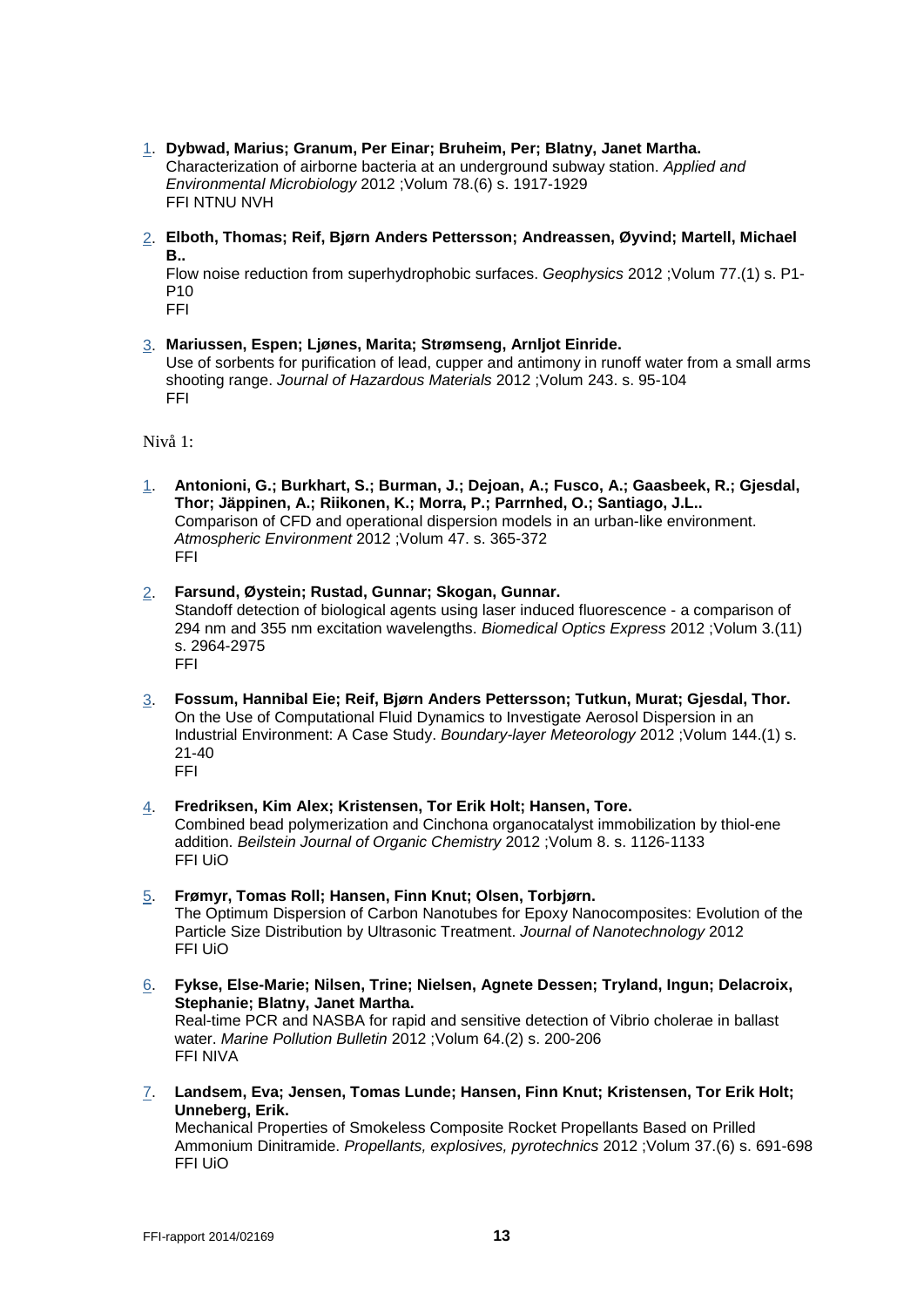[8.](http://www.cristin.no/as/WebObjects/cristin.woa/wo/60.Profil.29.25.2.3.15.1.7.3) **Landsem, Eva; Jensen, Tomas Lunde; Hansen, Finn Knut; Unneberg, Erik; Kristensen, Tor Erik Holt.** 

Neutral Polymeric Bonding Agents (NPBA) and Their Use in Smokeless Composite Rocket Propellants Based on HMXGAP- BuNENA. *Propellants, explosives, pyrotechnics* 2012 ;Volum 37.(5) s. 581-591 FFI UiO

- [9.](http://www.cristin.no/as/WebObjects/cristin.woa/wo/60.Profil.29.25.2.3.15.1.8.3) **Larsen, Erlend; Flathagen, Joakim; Pham, Vinh Quang; Landmark, Lars.**  Adapting OLSR for WSNs (iOLSR) Using Locally Increasing Intervals. *Sensors & Transducers Journal* 2012 ;Volum 14.(2) s. 254-268 FFI
- [10.](http://www.cristin.no/as/WebObjects/cristin.woa/wo/60.Profil.29.25.2.3.15.1.9.3) **LUNDELAND, BÅRD; Gundersen, Yngvar; Opstad, Per Kristian; Thrane, Ingjerd; Zhang, Yan; Olaussen, Richard W; Vaagenes, Per.**  One week of multifactorial high-stress military ranger training affects Gram-negative signalling. *Scandinavian Journal of Clinical and Laboratory Investigation* 2012 ;Volum 72.(7) s. 547-554 AHUS FFI OUS UiO
- [11.](http://www.cristin.no/as/WebObjects/cristin.woa/wo/60.Profil.29.25.2.3.15.1.10.3) **LUNDELAND, BÅRD; Østerholt, Helene Dale; Gundersen, Yngvar; Opstad, Per Kristian; Thrane, Ingjerd; Zhang, Yan; Olaussen, Richard W; Vaagenes, Per.**  Moderate temperature alterations affect Gram-negative immune signalling in ex vivo whole blood. *Scandinavian Journal of Clinical and Laboratory Investigation* 2012 ;Volum 72.(3) s. 246-252 AHUS FFI OUS UiO
- [12.](http://www.cristin.no/as/WebObjects/cristin.woa/wo/60.Profil.29.25.2.3.15.1.11.3) **Løvdal, Irene Stranden; From, Cecilie; Madslien, Elisabeth; Romundset, Kristin Cecilia Saue; Klufterud, Elin; Rosnes, Jan Thomas; Granum, Per Einar.**  Role of the gerA operon in L-alanine germination of Bacillus licheniformis spores. *BMC Microbiology* 2012 ;Volum 12. FFI NOFIMA NVH
- [13.](http://www.cristin.no/as/WebObjects/cristin.woa/wo/60.Profil.29.25.2.3.15.1.12.3) **Madslien, Elisabeth; Olsen, Jaran Strand; Granum, Per Einar; Blatny, Janet Martha.**  Genotyping of B. licheniformis based on a novel multi-locus sequence typing (MLST) scheme. *BMC Microbiology* 2012 ;Volum 12.(230) FFI NVH
- [14.](http://www.cristin.no/as/WebObjects/cristin.woa/wo/60.Profil.29.25.2.3.15.1.13.3) **Mariussen, Espen.**

Neurotoxic effects of perfluoroalkylated compounds: mechanisms of action and environmental relevance. *Archives of Toxicology* 2012 ;Volum 86.(9) s. 1349-1367 FFI

- [15.](http://www.cristin.no/as/WebObjects/cristin.woa/wo/60.Profil.29.25.2.3.15.1.14.3) **Moxnes, John Fredrik; Hausken, Kjell.**  Mathematical modelling of acute virus influenza A infections. *Mathematical and Computer Modelling of Dynamical Systems* 2012 ;Volum 18.(5) s. 521-538 FFI UIS
- [16.](http://www.cristin.no/as/WebObjects/cristin.woa/wo/60.Profil.29.25.2.3.15.1.15.3) **Moxnes, John Fredrik; Hausken, Kjell; Sandbakk, Øyvind.**  On the Kinetics of Anaerobic Power. *Theoretical Biology Medical Modelling* 2012 ;Volum 9. FFI NTNU UIS
- [17.](http://www.cristin.no/as/WebObjects/cristin.woa/wo/60.Profil.29.25.2.3.15.1.16.3) **Moxnes, John Fredrik; Sandbakk, Øyvind.**  The kinetics of lactate production and removal during whole-body exercise. *Theoretical Biology Medical Modelling* 2012 ;Volum 9. s. - FFI NTNU
- [18.](http://www.cristin.no/as/WebObjects/cristin.woa/wo/60.Profil.29.25.2.3.15.1.17.3) **SELLEK, R. E.; NIEMCEWICZ, M.; Olsen, Jaran Strand; BASSY, O.; LORENZO, P.; MARTI´, L.; ROSZKOWIAK, A.; KOCIK, J.; CABRIA, J. C..**  Phenotypic and genetic analyses of 111 clinical and environmental O1, O139, and non-O1/O139 Vibrio cholerae strains from different geographical areas. *Epidemiology and*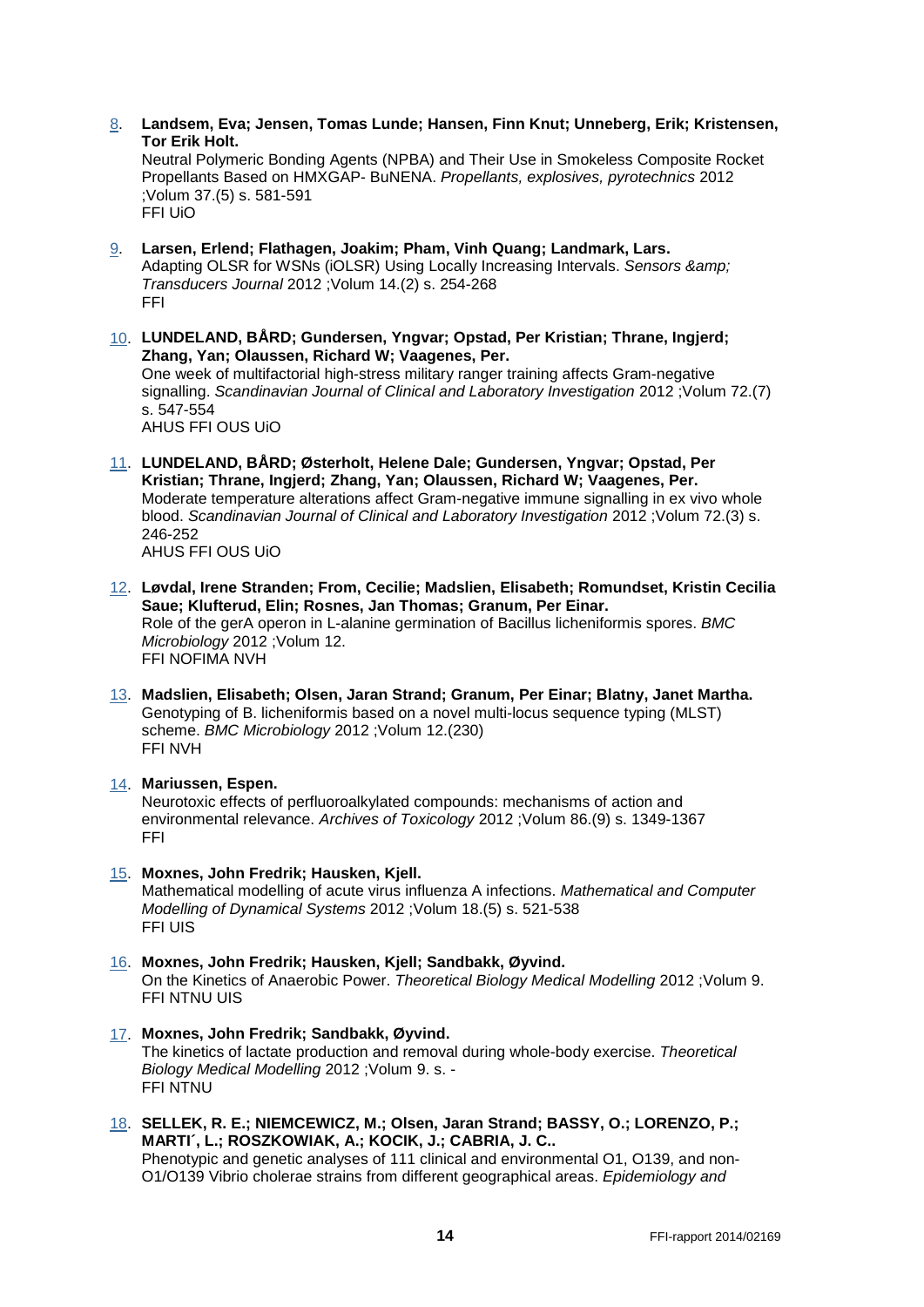*Infection* 2012 ;Volum 140.(8) s. 1389-1399 FFI

[19.](http://www.cristin.no/as/WebObjects/cristin.woa/wo/60.Profil.29.25.2.3.15.1.18.3) **Sundnes, Joakim; Wall, Samuel Thomas; Osnes, Harald; Thorvaldsen, Tom; McCulloch, Andrew.** 

Improved discretisation and linearisation of active tension in strongly coupled cardiac electromechanics simulations. *Computer Methods in Biomechanics and Biomedical Engineering* 2012 FFI UiO

#### [20.](http://www.cristin.no/as/WebObjects/cristin.woa/wo/60.Profil.29.25.2.3.15.1.19.3) **Willig, Thomas Mo; Futsæther, Cecilia Marie; Kippe, Halvor.**

Converting the Iranian heavy water reactor IR-40 to a more proliferation-resistant reactor. *Science and Global Security* 2012 ;Volum 20.(2-3) s. 97-116 FFI UMB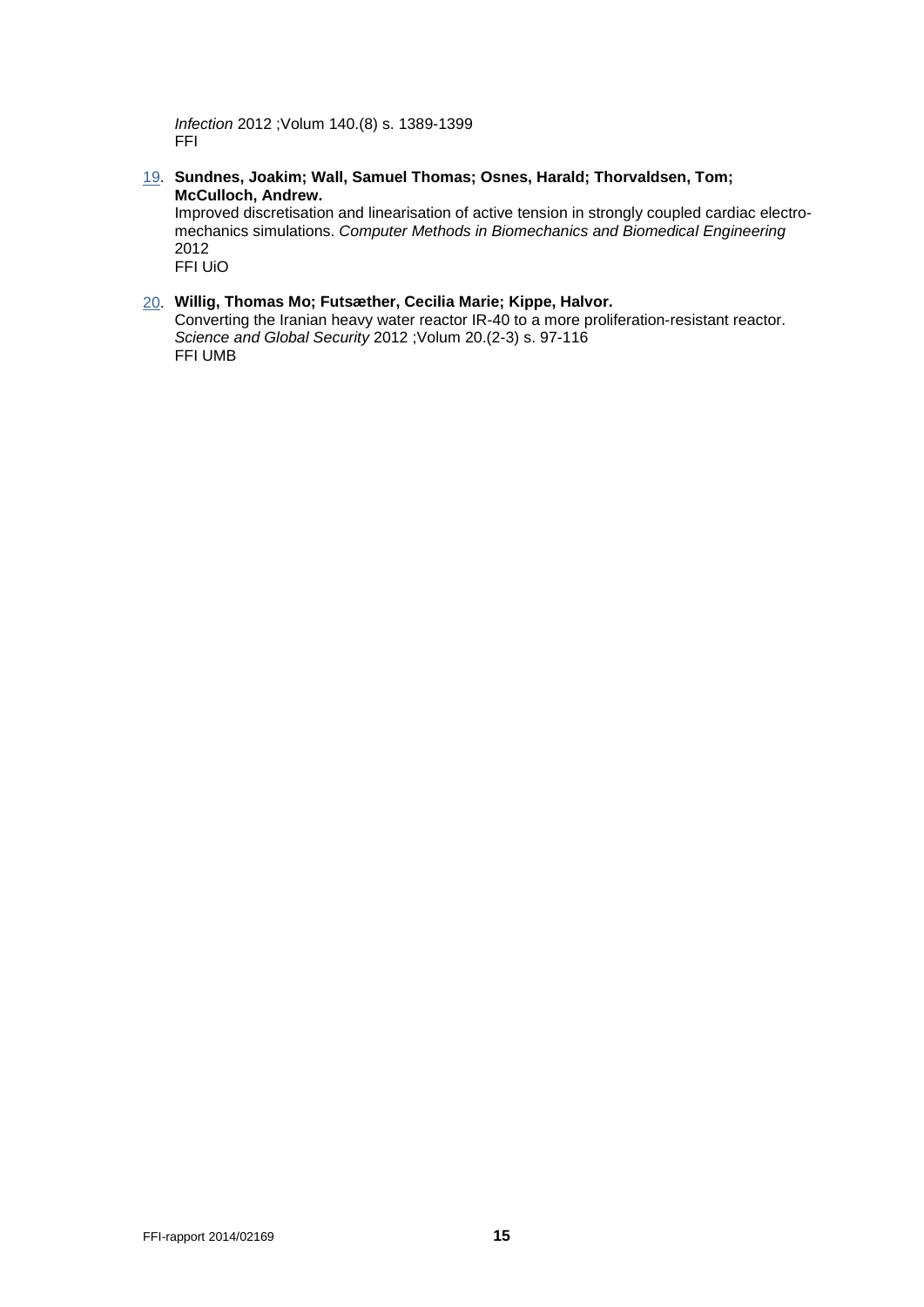### <span id="page-17-0"></span>**3 Oversikt 2013**

Avdeling Analyse

Nivå 2:

[1.](http://www.cristin.no/as/WebObjects/cristin.woa/wo/75.Profil.29.25.2.3.15.1.0.3) **Hegghammer, Thomas.** 

Should I Stay or Should I Go? Explaining Variation in Western Jihadists' Choice between Domestic and Foreign Fighting. *American Political Science Review* 2013 ;Volum 107.(1) s. 1- 15

FFI

#### [2.](http://www.cristin.no/as/WebObjects/cristin.woa/wo/75.Profil.29.25.2.3.15.1.1.3) **Hegghammer, Thomas.**

The Recruiter's Dilemma: Signaling and Terrorist Recruitment Tactics. *Journal of Peace Research* 2013 ;Volum 50.(1) s. 3-16 FFI

Nivå 1:

- [1.](http://www.cristin.no/as/WebObjects/cristin.woa/wo/79.Profil.29.25.2.3.15.1.0.3) **al-Filastini, Abu Qatada; Blattmann, Kaja Holmeide.**  Conversation with the Shaykh Abu Qatada inside the British Prisons (2008). *Die Welt des Islams* 2013 ;Volum 53.(3-4) s. 479-482 FFI
- [2.](http://www.cristin.no/as/WebObjects/cristin.woa/wo/79.Profil.29.25.2.3.15.1.1.3) **Azzām, Abdallāh; Hegghammer, Thomas; Nabil Soliman, Alaaeldeen.**  Memories of Palestine (ca. 1989). *Die Welt des Islams* 2013 ;Volum 53.(3-4) s. 460-465 FFI

### [3.](http://www.cristin.no/as/WebObjects/cristin.woa/wo/79.Profil.29.25.2.3.15.1.2.3) **Enstad, Johannes Due.**

Nikita Lomagin (ed.), Bitva za Leningrad. Diskussionnye problemy, St. Petersburg: Evropeiskii Dom, 2009. *Jahrbücher für Geschichte Osteuropas* 2013 (1) s. 29-30 FFI

- [4.](http://www.cristin.no/as/WebObjects/cristin.woa/wo/79.Profil.29.25.2.3.15.1.3.3) **Fauske, Maria; Vestli, Magnar; Glærum, Sigurd.**  Optimization Model for Robust Acquisition Decisions in the Norwegian Armed Forces. *Interfaces (Paris)* 2013 ;Volum 43.(4) s. 352-359 FFI
- [5.](http://www.cristin.no/as/WebObjects/cristin.woa/wo/79.Profil.29.25.2.3.15.1.4.3) **Hegghammer, Thomas.**  'Abdallah 'Azzam and Palestine. *Die Welt des Islams* 2013 ;Volum 53.(3-4) s. 353-387 FFI
- [6.](http://www.cristin.no/as/WebObjects/cristin.woa/wo/79.Profil.29.25.2.3.15.1.5.3) **Hegghammer, Thomas.**  Syria's Foreign Fighters. *Foreign policy* 2013 FFI
- [7.](http://www.cristin.no/as/WebObjects/cristin.woa/wo/79.Profil.29.25.2.3.15.1.6.3) **Hegghammer, Thomas; Wagemakers, Joas.**  Introduction. *Die Welt des Islams* 2013 ;Volum 53.(3-4) s. 449-449 FFI
- [8.](http://www.cristin.no/as/WebObjects/cristin.woa/wo/79.Profil.29.25.2.3.15.1.7.3) **Hegghammer, Thomas; Wagemakers, Joas.**  The Palestine Effect: The Role of Palestinians in the Transnational Jihad Movement. *Die Welt des Islams* 2013 ;Volum 53.(3-4) s. 281-314 FFI
- [9.](http://www.cristin.no/as/WebObjects/cristin.woa/wo/79.Profil.29.25.2.3.15.1.8.3) **Hegghammer, Thomas; Zelin, Aaron.**  How Syria's Civil War Became a Holy Crusade. *Foreign Affairs* 2013 FFI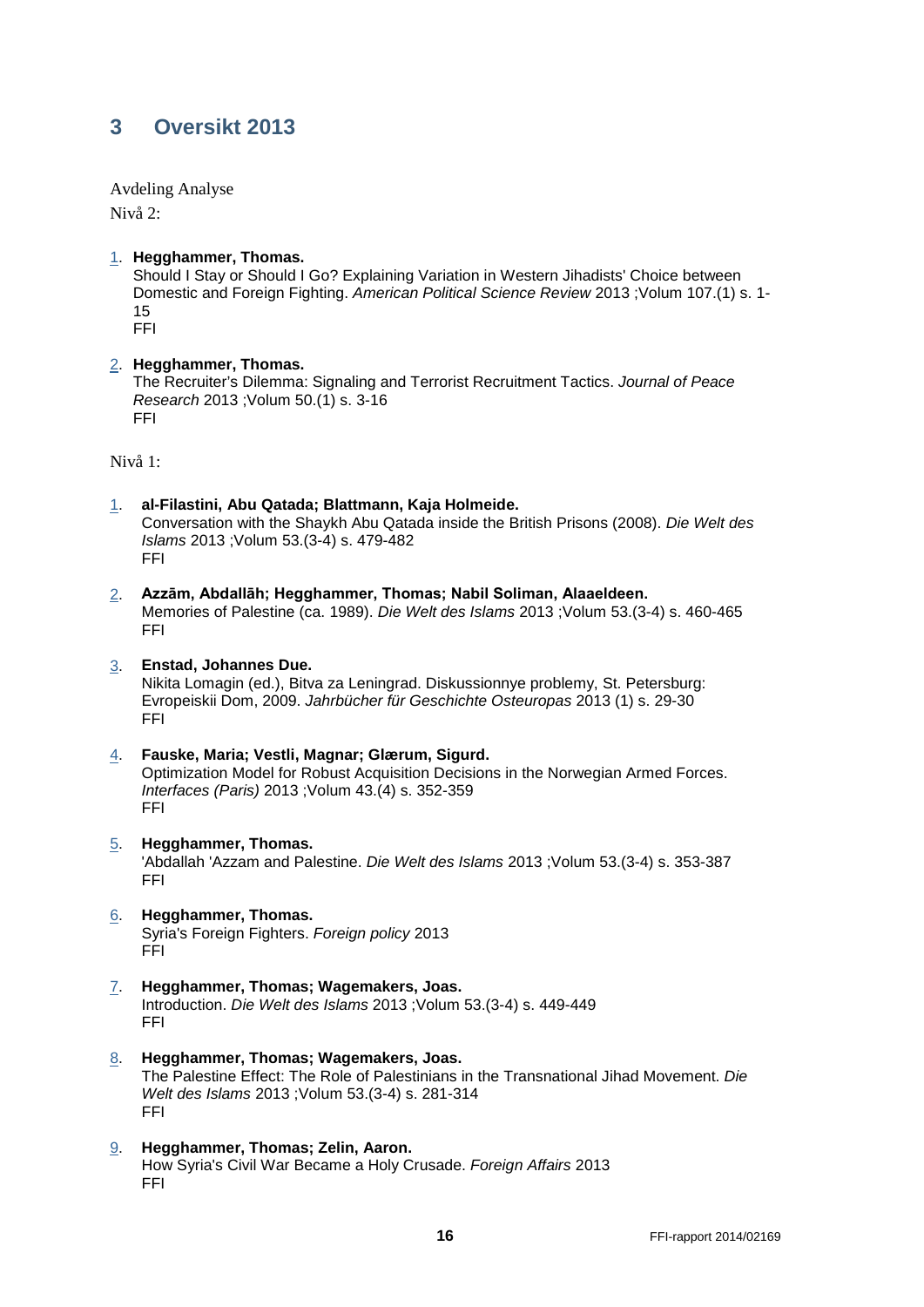#### [10.](http://www.cristin.no/as/WebObjects/cristin.woa/wo/79.Profil.29.25.2.3.15.1.9.3) **Lien, Guro.**

Bringing the economy back in: The political economy of security sector reform. *The Economics of Peace and Security Journal* 2013 ;Volum 8.(2) s. 35-44 FFI

#### [11.](http://www.cristin.no/as/WebObjects/cristin.woa/wo/79.Profil.29.25.2.3.15.1.10.3) **Nesser, Petter.**

Abu Qatada and Palestine. *Die Welt des Islams* 2013 ;Volum 53.(3-4) s. 416-448 FFI

#### [12.](http://www.cristin.no/as/WebObjects/cristin.woa/wo/79.Profil.29.25.2.3.15.1.11.3) **Ravndal, Jakob Aasland.**

Anders Behring Breivik's use of the Internet and social media. *Journal Exit-Deutschland. Zeitschrift für Deradikalisierung und demokratische Kultur* 2013 ;Volum 2. s. 172-185 FFI

Avdeling Ledelsessystemer

Nivå 2:

[1.](http://www.cristin.no/as/WebObjects/cristin.woa/wo/85.Profil.29.25.2.3.15.1.0.3) **Høye, Gudrun Kristine; Fridman, Andrei.** 

Mixel camera - a new push-broom camera concept for high spatial resolution keystone-free hyperspectral imaging. *Optics Express* 2013 ;Volum 21.(9) s. 11057-11077 FFI

[2.](http://www.cristin.no/as/WebObjects/cristin.woa/wo/85.Profil.29.25.2.3.15.1.1.3) **Skjegstad, Magnus; Johnsen, Frank T.; Hafsøe, Trude; Maseng, Torleiv.**  Information-Centric Networking in the Tactical Domain. *IEEE Communications Magazine* 2013 ;Volum 51.(10) s. 34-41 FFI

Nivå 1:

- [1.](http://www.cristin.no/as/WebObjects/cristin.woa/wo/89.Profil.29.25.2.3.15.1.0.3) **Bjørnstad, Anne Lise; Lichacz, Frederick M. J..**  Organizational flexibility from a network organizational perspective: A study of central predictors and moderating factors in military contexts. *Leadership & amp*; Organization *Development Journal* 2013 ;Volum 34.(8) s. 763-783 FFI UiO
- [2.](http://www.cristin.no/as/WebObjects/cristin.woa/wo/89.Profil.29.25.2.3.15.1.1.3) **Bråthen, Karsten; Henshaw, Michael T.; Veysi, Isler.**  Special Issue: Modelling and simulation for NEC. *The Journal of Defence Modeling and Simulation: Applications, Methodology, Technology* 2013 ;Volum 10.(2) s. 89-90 FFI
- [3.](http://www.cristin.no/as/WebObjects/cristin.woa/wo/89.Profil.29.25.2.3.15.1.2.3) **Lichacz, Frederick M.J.; Bjørnstad, Anne Lise.**  Are linguistic differences in multinational coalitions as problematic as we think? No, not really.. *Military Psychology* 2013 ;Volum 25.(1) s. 57-69 FFI
- [4.](http://www.cristin.no/as/WebObjects/cristin.woa/wo/89.Profil.29.25.2.3.15.1.3.3) **Løvlid, Rikke Amilde; de Reus, Nico; Alstad, Anders; Mevassvik, Ole Martin; Henderson, Henk; van der Vecht, Bob; Luik, Torec.**  Two Approaches to Developing a Multi-Agent System for Battle Command Simulation. *Winter simulation conference : proceedings* 2013 FFI

Avdeling Land- og luftsystemer Nivå 2:

[1.](http://www.cristin.no/as/WebObjects/cristin.woa/wo/95.Profil.29.25.2.3.15.1.0.3) **Bø, Iselin M Thomassen; Esser, Ruth; Lie-Svendsen, Øystein.**  EFFECT OF COULOMB COLLISIONS ON THE GRAVITATIONAL SETTLING OF LOW AND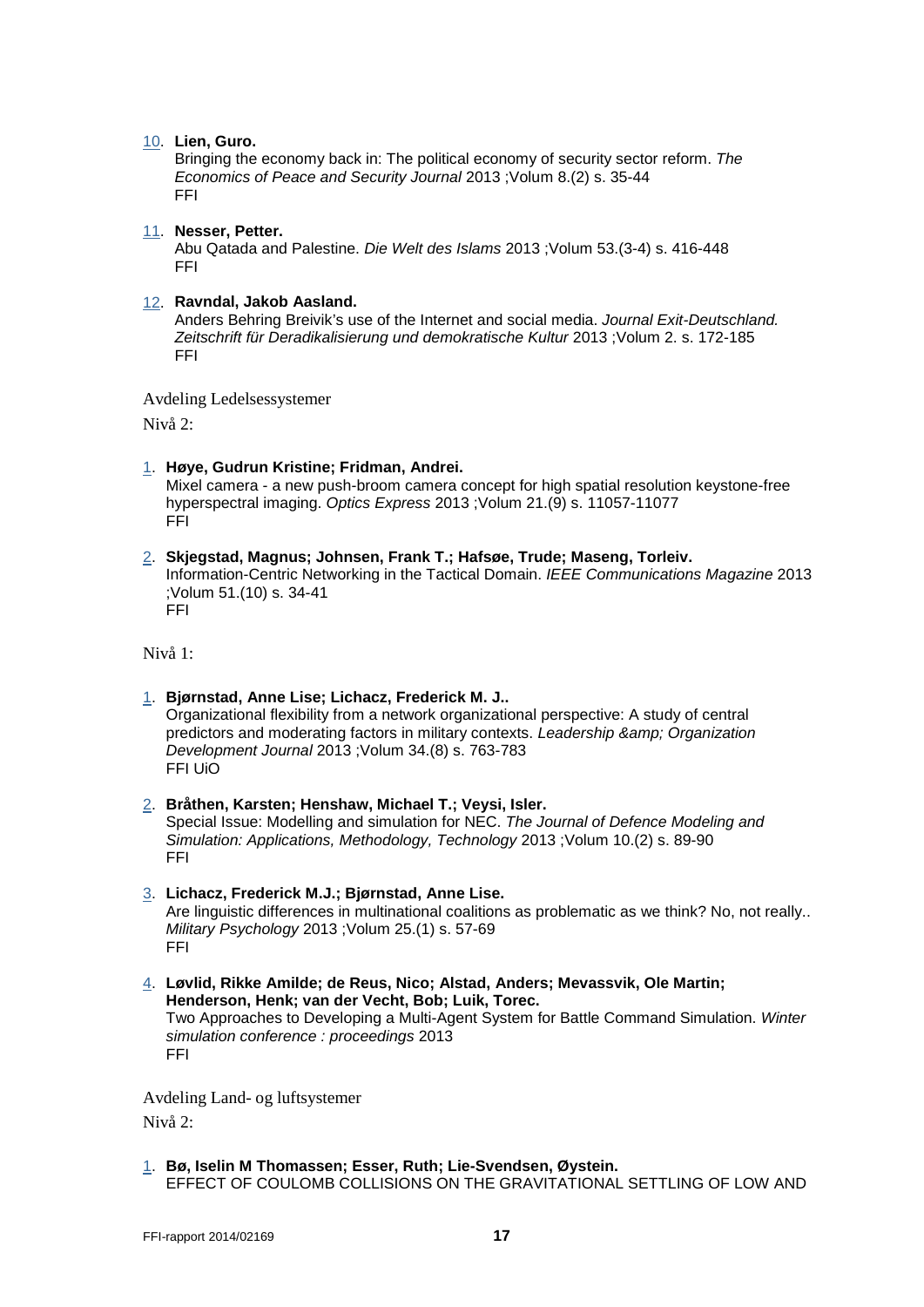HIGH FIRST IONIZATION POTENTIAL ELEMENTS. *The Astrophysical Journal* 2013 ;Volum 769.(1) s. - FFI UiT

[2.](http://www.cristin.no/as/WebObjects/cristin.woa/wo/95.Profil.29.25.2.3.15.1.1.3) **Eldhuset, Knut; Weydahl, Dan Johan.** 

Using stereo SAR and InSAR by combining the COSMO-SkyMed and the TanDEM-X mission satellites for estimation of absolute height. *International Journal of Remote Sensing* 2013 ;Volum 34.(23) s. 8463-8474 FFI

#### [3.](http://www.cristin.no/as/WebObjects/cristin.woa/wo/95.Profil.29.25.2.3.15.1.2.3) **Farsund, Øystein; Rustad, Gunnar.**

High-pulse-energy, linear optical parametric oscillator with narrow and symmetrical far field. *Optics Express* 2013 ;Volum 21.(17) s. 20171-20178 FFI

- [4.](http://www.cristin.no/as/WebObjects/cristin.woa/wo/95.Profil.29.25.2.3.15.1.3.3) **Fonnum, Helge; Lippert, Espen; Haakestad, Magnus Willum.**  550 mJ Q-switched cryogenic Ho:YLF oscillator pumped with a 100 W Tm:fiber laser. *Optics Letters* 2013 ;Volum 38.(11) s. 1884-1886 FFI
- [5.](http://www.cristin.no/as/WebObjects/cristin.woa/wo/95.Profil.29.25.2.3.15.1.4.3) **Haakestad, Magnus Willum; Lamour, Tobias P.; Leindecker, Nick; Marandi, Alireza; Vodopyanov, Konstantin L..**

Intracavity trace molecular detection with a broadband mid-IR frequency comb source. *Journal of the Optical Society of America. B, Optical physics* 2013 ;Volum 30.(3) s. 631-640 FFI

[6.](http://www.cristin.no/as/WebObjects/cristin.woa/wo/95.Profil.29.25.2.3.15.1.5.3) **Sinisalo, Anna Katariina; Anschütz, Helgard; Aasen, Anne Tårånd; Langley, Kirsty A; Deschwanden, Angela von; Kohler, Jack; Matsuoka, Kenichi; Hamran, Svein-Erik; Øyan, Mats Jørgen; Schlosser, Elisabeth; Hagen, Jon Ove Methlie; Nøst, Ole Anders; Isaksson, Elisabeth.** 

Surface mass balance on Fimbul ice shelf, East Antarctica: Comparison of field measurements and large-scale studies. *Journal of Geophysical Research - Atmospheres* 2013 ;Volum 118.(20) s. 11625-11635 FFI NGI UiO

[7.](http://www.cristin.no/as/WebObjects/cristin.woa/wo/95.Profil.29.25.2.3.15.1.6.3) **Solberg, Svein; Astrup, Rasmus Andreas; Breidenbach, Johannes; Nilsen, Anne-Barbi; Weydahl, Dan Johan.** 

Monitoring spruce volume and biomass with InSAR data from TanDEM-X. *Remote Sensing of Environment* 2013 ;Volum 139. s. 60-67 FFI NISL

- [8.](http://www.cristin.no/as/WebObjects/cristin.woa/wo/95.Profil.29.25.2.3.15.1.7.3) **Svendsen, Guro Kristin; Haakestad, Magnus Willum; Skaar, Johannes.**  Reciprocity and the scattering matrix of waveguide modes. *Physical Review A. Atomic, Molecular, and Optical Physics* 2013 ;Volum 87.(1) s. - FFI NTNU
- [9.](http://www.cristin.no/as/WebObjects/cristin.woa/wo/95.Profil.29.25.2.3.15.1.8.3) **Yu, Zongfu; Sergeant, Nicholas P.; Skauli, Torbjørn; Zhang, Gang; Wang, Hailiang; Fan, Shanhui.**

Enhancing far-field thermal emission with thermal extraction. *Nature Communications* 2013 ;Volum 4. s. - FFI

Nivå 1:

[1.](http://www.cristin.no/as/WebObjects/cristin.woa/wo/99.Profil.29.25.2.3.15.1.0.3) **Aardal, Øyvind; Paichard, Yoann; Brovoll, Sverre; Berger, Tor; Lande, Tor Sverre; Hamran, Svein-Erik.** 

Physical Working Principles of Medical Radar. *IEEE Transactions on Biomedical Engineering* 2013 ;Volum 60.(4) s. 1142-1149 FFI UiO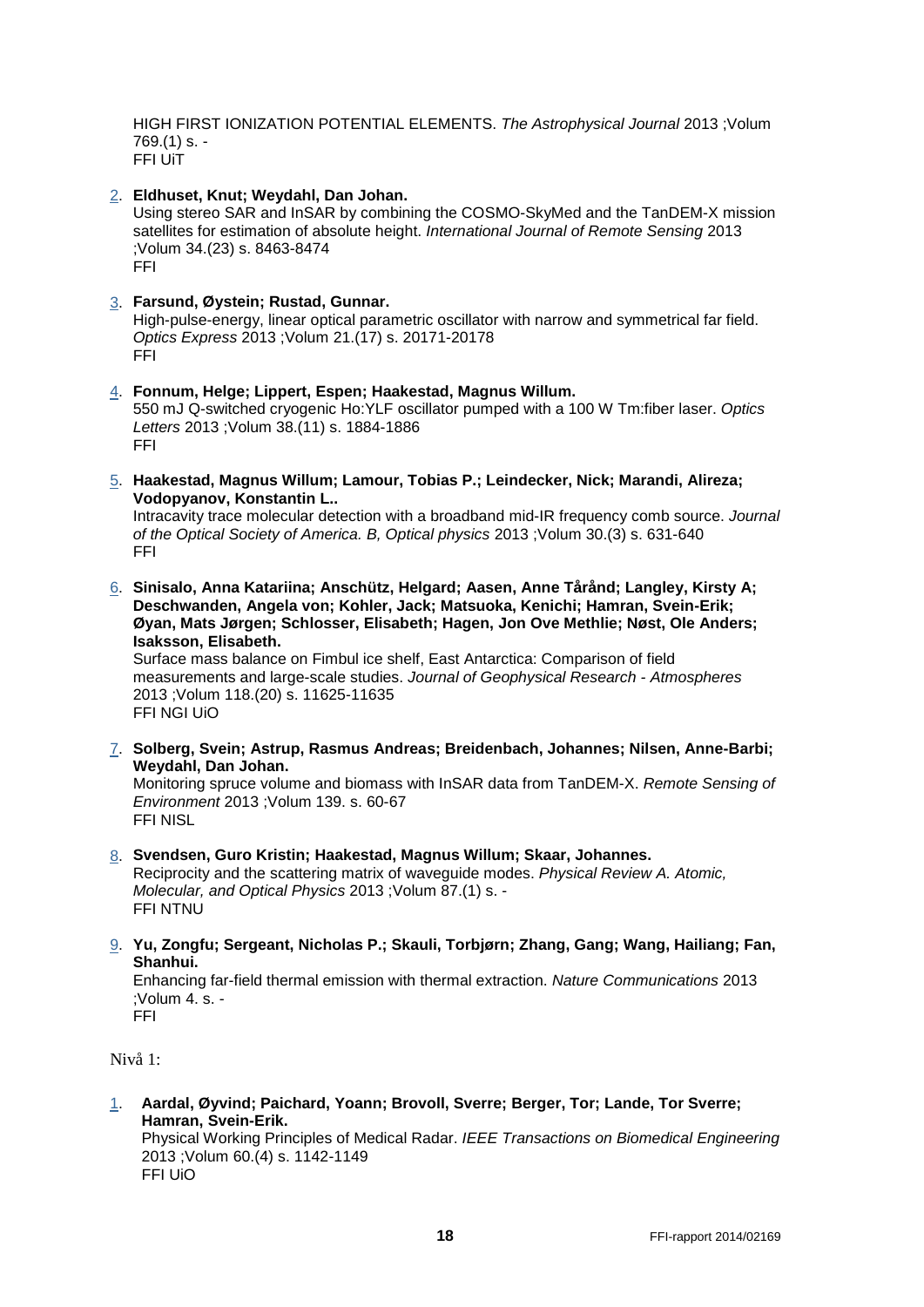- [2.](http://www.cristin.no/as/WebObjects/cristin.woa/wo/99.Profil.29.25.2.3.15.1.1.3) **Breivik, Gøril Margrethe; Løkken, Kristin Hammarstrøm; Brattli, Alvin Andreas; Palm, Hans Christian; Haavardsholm, Trym Vegard.**  An ATR architecture for algorithm development and testing. *Proceedings of SPIE, the International Society for Optical Engineering* 2013 ;Volum 8744. FFI
- [3.](http://www.cristin.no/as/WebObjects/cristin.woa/wo/99.Profil.29.25.2.3.15.1.2.3) **Catrysse, Peter B.; Skauli, Torbjørn.**  Pixel scaling in infrared focal plane arrays. *Applied Optics* 2013 ;Volum 52.(7) s. C72-C77 FFI
- [4.](http://www.cristin.no/as/WebObjects/cristin.woa/wo/99.Profil.29.25.2.3.15.1.3.3) **Friedrich, Martin; Torkar, Klaus; Hoppe, Ulf-Peter; Bekkeng, Tore Andre; Barjatya, Aroh; Rapp, Markus.**  Multi-instrument comparisons of D-region plasma measurements. *Annales Geophysicae* 2013 ;Volum 31. s. 135-144 FFI UiO

[5.](http://www.cristin.no/as/WebObjects/cristin.woa/wo/99.Profil.29.25.2.3.15.1.4.3) **Haakestad, Magnus Willum; Lamour, Tobias P.; Leindecker, Nick; Marandi, Alireza; Vodopyanov, Konstantin L..** 

Intracavity molecular spectroscopy in the mid-IR using ultra-broadband optical parametric oscillator. *Proceedings of SPIE, the International Society for Optical Engineering* 2013 ;Volum 8604. FFI

[6.](http://www.cristin.no/as/WebObjects/cristin.woa/wo/99.Profil.29.25.2.3.15.1.5.3) **Haakestad, Magnus Willum; Marandi, Alireza; Leindecker, Nick; Vodopyanov, Konstantin L..** 

Five-cycle pulses near  $\lambda = 3$  µm produced in a subharmonic optical parametric oscillator via fine dispersion management. *Laser & Photonics reviews* 2013 ;Volum 7.(6) s. L93-L97 FFI

- [7.](http://www.cristin.no/as/WebObjects/cristin.woa/wo/99.Profil.29.25.2.3.15.1.6.3) **Haug, Halvard; Olaisen, Birger Retterstøl; Nordseth, Ørnulf; Marstein, Erik Stensrud.**  A Graphical User Interface for Multivariable Analysis of Silicon Solar Cells Using Scripted PC1D Simulations. *Energy Procedia* 2013 ;Volum 38. s. 72-79 FFI IFE UiO
- [8.](http://www.cristin.no/as/WebObjects/cristin.woa/wo/99.Profil.29.25.2.3.15.1.7.3) **Opsahl, Thomas Olsvik; Haavardsholm, Trym Vegard.**  Estimating the pixel footprint distribution for image fusion by ray tracing lines of sight in a Monte Carlo scheme. *Proceedings of SPIE, the International Society for Optical Engineering* 2013 ;Volum 8743:87431U. s. - FFI
- [9.](http://www.cristin.no/as/WebObjects/cristin.woa/wo/99.Profil.29.25.2.3.15.1.8.3) **Palm, Hans Christian; Haavardsholm, Trym Vegard; Ajer, Halvor; Jensen, Cathrine V..**  Extraction and classification of vehicles in LADAR imagery. *Proceedings of SPIE, the International Society for Optical Engineering* 2013 ;Volum 8731. s. - FFI
- [10.](http://www.cristin.no/as/WebObjects/cristin.woa/wo/99.Profil.29.25.2.3.15.1.9.3) **Skauli, Torbjørn.**

Information capacity as a figure of merit for spectral imagers: the trade-off between resolution and coregistration. *Applied Optics* 2013 ;Volum 52.(7) s. C58-C63 FFI

- [11.](http://www.cristin.no/as/WebObjects/cristin.woa/wo/99.Profil.29.25.2.3.15.1.10.3) **Solberg, Svein; Astrup, Rasmus Andreas; Weydahl, Dan Johan.**  Detection of forest clear-cuts with shuttle radar topography mission (SRTM) and tandem-X InSAR data. *Remote Sensing* 2013 ;Volum 5.(11) s. 5449-5462 FFI NISL
- [12.](http://www.cristin.no/as/WebObjects/cristin.woa/wo/99.Profil.29.25.2.3.15.1.11.3) **Yu, Xiaofang; Skauli, Torbjørn; Skauli, Bjørn; Sandhu, Sunil; Catrysse, Peter B.; Fan, Shanhui.**

Wireless power transfer in the presence of metallic plates: Experimental results. *AIP Advances* 2013 ;Volum 3.(6)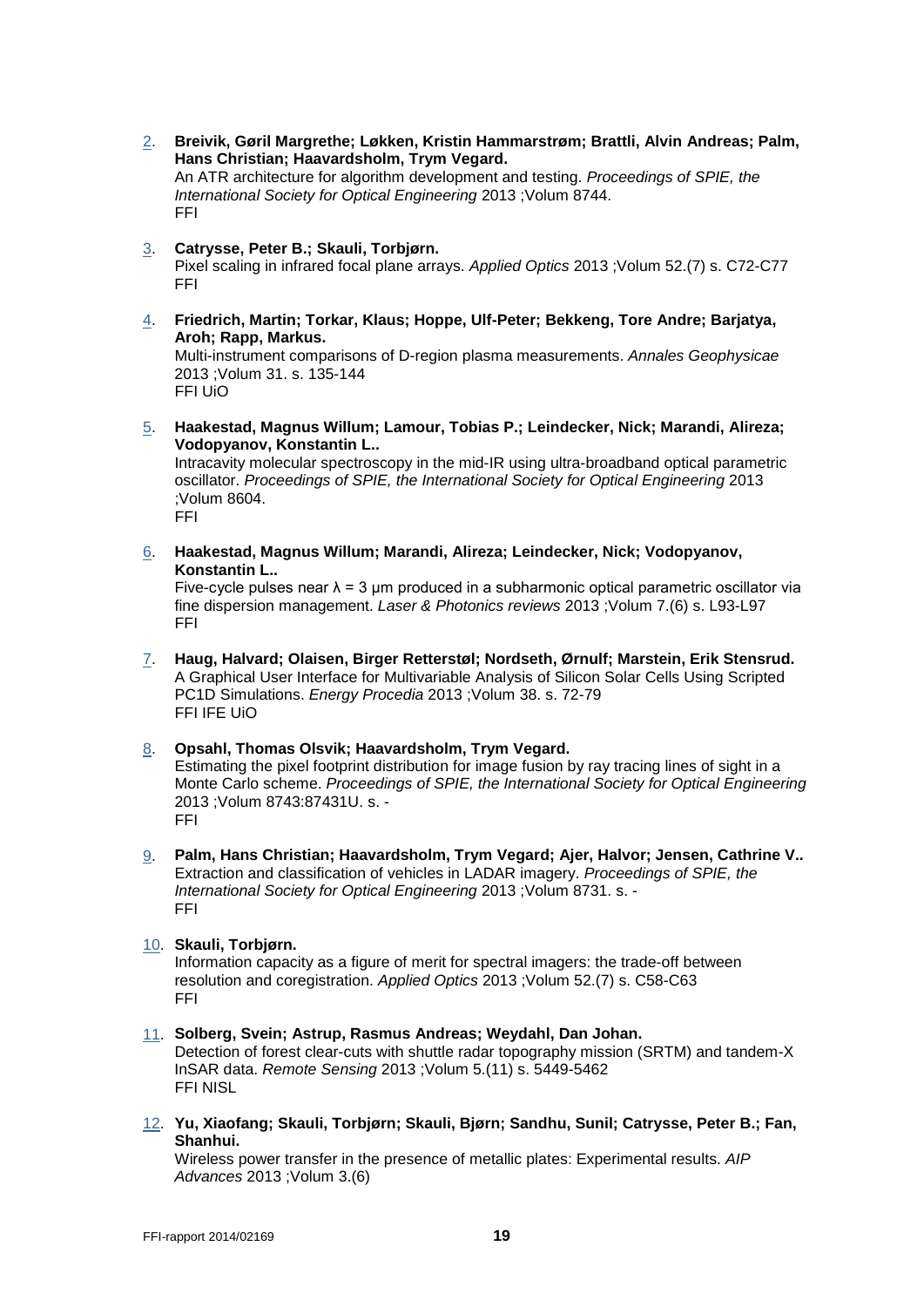FFI

Avdeling Maritime systemer

Nivå 2:

- [1.](http://www.cristin.no/as/WebObjects/cristin.woa/wo/105.Profil.29.25.2.3.15.1.0.3) **Benda-Beckmann, Alexander M. von; Wensveen, Paul; Kvadsheim, Petter Helgevold; Lam, Frans-Peter A.; Miller, Patrick J.O.; Tyack, PL; Ainslie, Michael.**  A theoretical assessment of ramp-up effectiveness at mitigating impact of sonar sounds on marine mammals. *Conservation Biology* 2013 FFI
- [2.](http://www.cristin.no/as/WebObjects/cristin.woa/wo/105.Profil.29.25.2.3.15.1.1.3) **Blomberg, Ann Elisabeth Albright; Austeng, Andreas; Hansen, Roy Edgar; Synnes, Stig Asle Vaksvik.**

Improving Sonar Performance in Shallow Water Using Adaptive Beamforming. *IEEE Journal of Oceanic Engineering* 2013 ;Volum 38.(2) s. 297-307 FFI UiO

[3.](http://www.cristin.no/as/WebObjects/cristin.woa/wo/105.Profil.29.25.2.3.15.1.2.3) **Blomberg, Ann Elisabeth Albright; Nilsen, Carl-Inge Colombo; Austeng, Andreas; Hansen, Roy Edgar.** 

Adaptive sonar imaging using aperture coherence. *IEEE Journal of Oceanic Engineering* 2013 ;Volum 38.(1) s. 98-108 FFI UiO

- [4.](http://www.cristin.no/as/WebObjects/cristin.woa/wo/105.Profil.29.25.2.3.15.1.3.3) **Coward, Stian; Tollefsen, Dag; Dong, Hefeng.**  Radiated ship noise level estimates from measurements in a fjord. *Journal of the Acoustical Society of America* 2013 ;Volum 134.(5) Suppl. 2 s. 4150-4150 FFI NTNU
- [5.](http://www.cristin.no/as/WebObjects/cristin.woa/wo/105.Profil.29.25.2.3.15.1.4.3) **Dol, Henry; Colin, Mathieu; Ainslie, Michael; Walree, Paul van; Janmaat, Jeroen.**  Simulation of an underwater acoustic communication channel characterized by windgenerated surface waves and bubbles. *IEEE Journal of Oceanic Engineering* 2013 ;Volum 38.(4) s. 642-654 FFI
- [6.](http://www.cristin.no/as/WebObjects/cristin.woa/wo/105.Profil.29.25.2.3.15.1.5.3) **Otnes, Roald Wilhelm; Walree, Paul van; Jenserud, Trond.**  Validation of replay-based underwater acoustic communication channel simulation. *IEEE Journal of Oceanic Engineering* 2013 ;Volum 38.(4) s. 689-700 FFI
- [7.](http://www.cristin.no/as/WebObjects/cristin.woa/wo/105.Profil.29.25.2.3.15.1.6.3) **Prieur, Fabrice Jean Gabriel; Hansen, Roy Edgar.**  Theoretical Improvements When Using the Second Harmonic Signal in Acoustic Doppler Current Profilers. *IEEE Journal of Oceanic Engineering* 2013 ;Volum 38.(2) s. 275-284 FFI UiO
- [8.](http://www.cristin.no/as/WebObjects/cristin.woa/wo/105.Profil.29.25.2.3.15.1.7.3) **Sagen, Hanne; Tengesdal, Hans Christian; Babiker, Mohamed; Tollefsen, Dag.**  The marine soundscape of the Fram Strait. *Journal of the Acoustical Society of America* 2013 ;Volum 134.(5) Suppl. 2 s. 4178-4178 FFI NERSC
- [9.](http://www.cristin.no/as/WebObjects/cristin.woa/wo/105.Profil.29.25.2.3.15.1.8.3) **Sæbø, Torstein Olsmo; Synnes, Stig Asle Vaksvik; Hansen, Roy Edgar.**  Wideband Interferometry in Synthetic Aperture Sonar. *IEEE Transactions on Geoscience and Remote Sensing* 2013 ;Volum 51.(8) s. 4450-4459 FFI
- [10.](http://www.cristin.no/as/WebObjects/cristin.woa/wo/105.Profil.29.25.2.3.15.1.9.3) **Tollefsen, Dag; Dosso, Stan E..**

Three-dimensional multiple-source focalization in an uncertain ocean environment. *Journal of the Acoustical Society of America* 2013 ;Volum 134.(5) s. EL426-EL431 FFI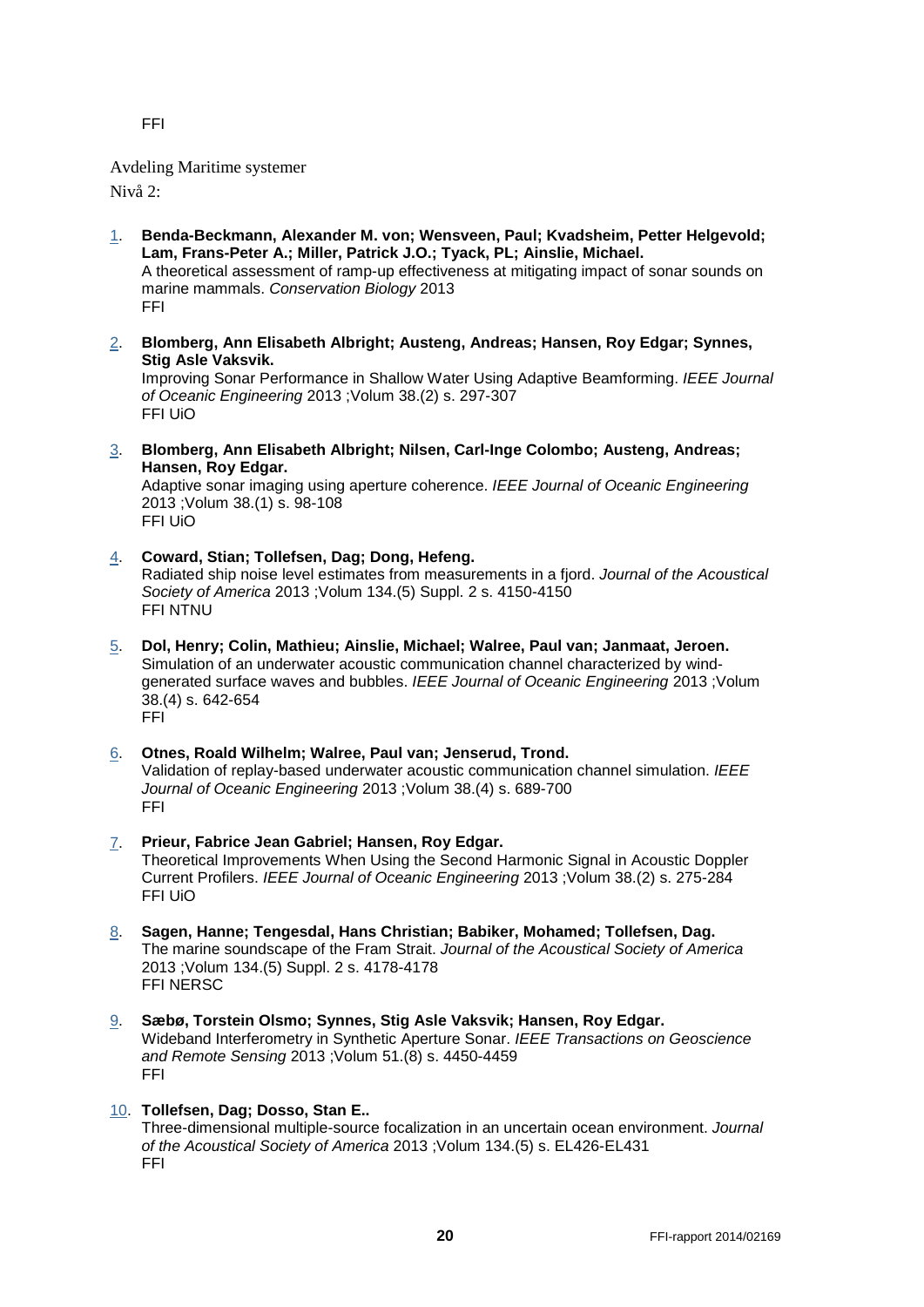#### [11.](http://www.cristin.no/as/WebObjects/cristin.woa/wo/105.Profil.29.25.2.3.15.1.10.3) **Tollefsen, Dag; Sagen, Hanne.**

Propagation of seismic exploration noise in the Marginal ice zone. *Journal of the Acoustical Society of America* 2013 ;Volum 133.(5) Suppl. 2 s. 3398-3398 FFI NERSC

[12.](http://www.cristin.no/as/WebObjects/cristin.woa/wo/105.Profil.29.25.2.3.15.1.11.3) **Vossen, Robbert van; Eidem, Ellen Johanne; Ivansson, Sven; Chalindar, Bruno; Dybedal, Johnny; Colin, Mathieu; Benders, Frank; Andersson, Brodd Leif; Juhel, Bénédicte; Cristol, Xavier; Olsen, Geir-Kyrre; Pihl, Jörgen; Tveit, Elling; Jespers, Stephane; Ainslie, Michael.**  Improved Active Sonar Tactical Support by Through-the-Sensor Estimation of Acoustic

Seabed Properties. *IEEE Journal of Oceanic Engineering* 2013 FFI

#### [13.](http://www.cristin.no/as/WebObjects/cristin.woa/wo/105.Profil.29.25.2.3.15.1.12.3) **Walree, Paul van.**

Propagation and scattering effects in underwater acoustic communication channels. *IEEE Journal of Oceanic Engineering* 2013 ;Volum 38.(4) s. 614-631 FFI

#### [14.](http://www.cristin.no/as/WebObjects/cristin.woa/wo/105.Profil.29.25.2.3.15.1.13.3) **Walree, Paul van; Otnes, Roald Wilhelm.**

Ultrawideband Underwater Acoustic Communication Channels. *IEEE Journal of Oceanic Engineering* 2013 ;Volum 38.(4) s. 678-688 FFI

Nivå 1:

[1.](http://www.cristin.no/as/WebObjects/cristin.woa/wo/109.Profil.29.25.2.3.15.1.0.3) **Curé, Charlotte; Antunes, Ricardo; Alves, Ana Catarina; Visser, Fleur; Kvadsheim, Petter Helgevold; Miller, Patrick J.O..** 

Responses of male sperm whales (Physeter macrocephalus) to killer whale sounds: implications for anti-predator strategies. *Scientific Reports* 2013 ;Volum 3. s. - FFI

#### [2.](http://www.cristin.no/as/WebObjects/cristin.woa/wo/109.Profil.29.25.2.3.15.1.1.3) **Eidem, Ellen Johanne; Landmark, Knut.**

Acoustic seabed classification using QTC IMPACT on single-beam echo sounder data from the Norwegian Channel, northern North Sea. *Continental Shelf Research* 2013 ;Volum 68. s. 1-14

FFI UiO

[3.](http://www.cristin.no/as/WebObjects/cristin.woa/wo/109.Profil.29.25.2.3.15.1.2.3) **Guzman, Hector M.; Gomez, Catalina G.; Guevara, Carlos A.; Kleivane, Lars.**  Potential vessel collisions with Southern Hemisphere humpback whales wintering off Pacific Panama. *Marine mammal science* 2013 ;Volum 29.(4) s. 629-642 FFI

#### [4.](http://www.cristin.no/as/WebObjects/cristin.woa/wo/109.Profil.29.25.2.3.15.1.3.3) **Hansen, Roy Edgar.**

Synthetic Aperture Sonar Technology Review. *Marine Technology Society journal* 2013 ;Volum 47.(5) s. 117-127 FFI

#### [5.](http://www.cristin.no/as/WebObjects/cristin.woa/wo/109.Profil.29.25.2.3.15.1.4.3) **Hjelmervik, Karl Thomas; Hjelmervik, Karina Bakkeløkken.**

Estimating temperature and salinity profiles using empirical orthogonal functions and clustering on historical measurements. *Ocean Dynamics* 2013 ;Volum 63.(7) s. 809-821 FFI HIVE

[6.](http://www.cristin.no/as/WebObjects/cristin.woa/wo/109.Profil.29.25.2.3.15.1.5.3) **Kuningas, Sanna; Kvadsheim, Petter Helgevold; Lam, Frans-Peter A.; Miller, Patrick J.O..** 

Killer whale presence in relation to naval sonar activity and prey abundance in northern Norway. *ICES Journal of Marine Science* 2013 ;Volum 70.(7) s. 1287-1293 FFI

[7.](http://www.cristin.no/as/WebObjects/cristin.woa/wo/109.Profil.29.25.2.3.15.1.6.3) **Laberg, Jan Sverre; Baeten, Nicole Jeanne; Lågstad, Petter Arthur; Forwick, Matthias;**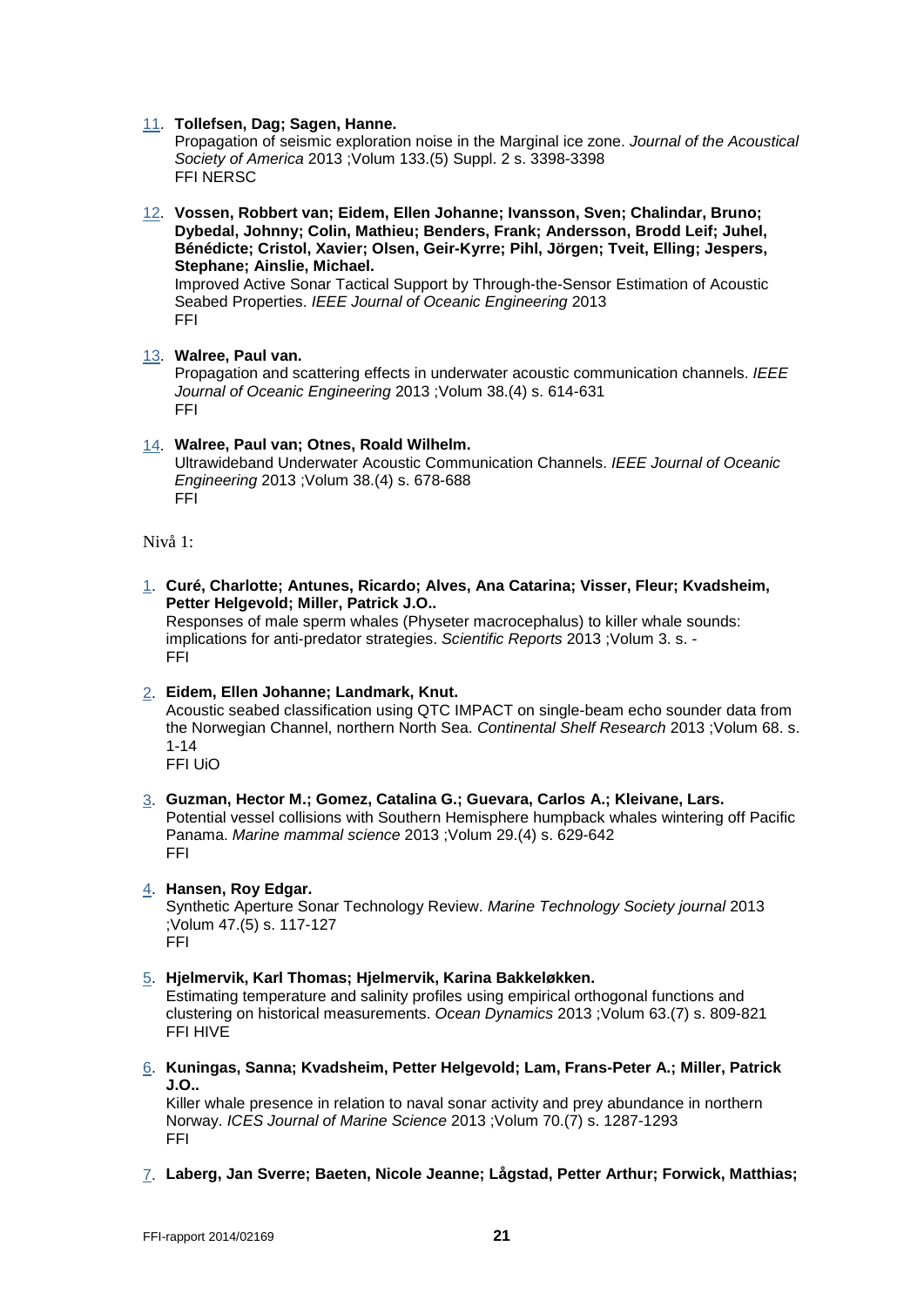#### **Vorren, Tore Ola.**

Formation of a large submarine crack during the final stage of retrogressive mass wasting on the continental slope offshore northern Norway. *Marine Geology* 2013 ;Volum 346. s. 73-78 FFI UiT

[8.](http://www.cristin.no/as/WebObjects/cristin.woa/wo/109.Profil.29.25.2.3.15.1.7.3) **Landmark, Knut; Solberg, Anne H Schistad; Austeng, Andreas; Hansen, Roy Edgar.**  Bayesian seabed classification using angle-dependent backscatter data from multibeam echo sounders. *Ocean Engineering* 2013 FFI UiO

Avdeling Beskyttelse

Nivå 2:

- [1.](http://www.cristin.no/as/WebObjects/cristin.woa/wo/119.Profil.29.25.2.3.15.1.0.3) **Breivik, Tallak Harald; Gundersen, Yngvar; Gjermo, Per E; Opstad, Per Kristian.**  Chronic treatment with the glucorticoid receptor antagonist RU486 inhibits diabetes-induced enhancement of experimental periodontitis. *Journal of Periodontal Research* 2013 FFI UiO
- [2.](http://www.cristin.no/as/WebObjects/cristin.woa/wo/119.Profil.29.25.2.3.15.1.1.3) **Dybwad, Marius; van der Laaken, AL; Blatny, Janet Martha; Paauw, Armand.**  Rapid Identification of Bacillus anthracis Spores in Suspicious Powder Samples by Using Matrix-Assisted Laser Desorption Ionization-Time of Flight Mass Spectrometry (MALDI-TOF MS). *Applied and Environmental Microbiology* 2013 ;Volum 79.(17) s. 5372-5383 FFI NTNU
- [3.](http://www.cristin.no/as/WebObjects/cristin.woa/wo/119.Profil.29.25.2.3.15.1.2.3) **Eastwood, Jonathan P.; Phan, Tai D.; Drake, James F.; Shay, Michael A.; Borg, Anette Lauen; Lavraud, Benoit; Taylor, Matthew G.G.T..**  Energy Partition in Magnetic Reconnection in Earth's Magnetotail. *Physical Review Letters* 2013 ;Volum 110.(22:225001) s. - FFI
- [4.](http://www.cristin.no/as/WebObjects/cristin.woa/wo/119.Profil.29.25.2.3.15.1.3.3) **Myhrer, Trond; Enger, Siri; Mariussen, Espen; Aas, Pål.**  Two medical therapies very effective shortly after high levels of soman poisoning in rats, but only one with universal utility. *Toxicology* 2013 ;Volum 314.(2-3) s. 221-228 FFI

Nivå 1:

- [1.](http://www.cristin.no/as/WebObjects/cristin.woa/wo/123.Profil.29.25.2.3.15.1.0.3) **Ellingsen, Anette Bauer; Olsen, Jaran Strand; Granum, Per Einar; Rørvik, Liv Marit; Gonzalez-Escalona, Narjol.**  Genetic characterization of trh positive Vibrio spp. isolated from Norway. *Frontiers in Cellular and Infection Microbiology* 2013 ;Volum 3. FFI NVH
- [2.](http://www.cristin.no/as/WebObjects/cristin.woa/wo/123.Profil.29.25.2.3.15.1.1.3) **Fossum, Hannibal Eie; Wingstedt, Emma My Maria; Reif, Bjørn Anders Pettersson.**  A model for the viscous dissipation rate in stably stratified, sheared turbulence. *Geophysical Research Letters* 2013 ;Volum 40.(14) s. 3744-3749 FFI UiO UNIK
- [3.](http://www.cristin.no/as/WebObjects/cristin.woa/wo/123.Profil.29.25.2.3.15.1.2.3) **Fykse, Else-Marie; Aarskaug, Tone; Thrane, Ingjerd; Blatny, Janet Martha.**  Legionella and non-Legionella bacteria in a biological treatment plant. *Canadian journal of microbiology (Print)* 2013 ;Volum 59.(2) s. 102-109 FFI
- [4.](http://www.cristin.no/as/WebObjects/cristin.woa/wo/123.Profil.29.25.2.3.15.1.3.3) **Hagemo, Jostein Skjalg; Jørgensen, Jørgen Joakim; Ostrowski, Sisse R.; Holtan, Anders; Gundersen, Yngvar; Johansson, Pär I.; Næss, Pål Aksel; Gaarder, Christine.**  Changes in fibrinogen availability and utilization in an animal model of traumatic coagulopathy. *Scandinavian journal of trauma, resuscitation and emergency medicine* 2013 ;Volum 21. s. -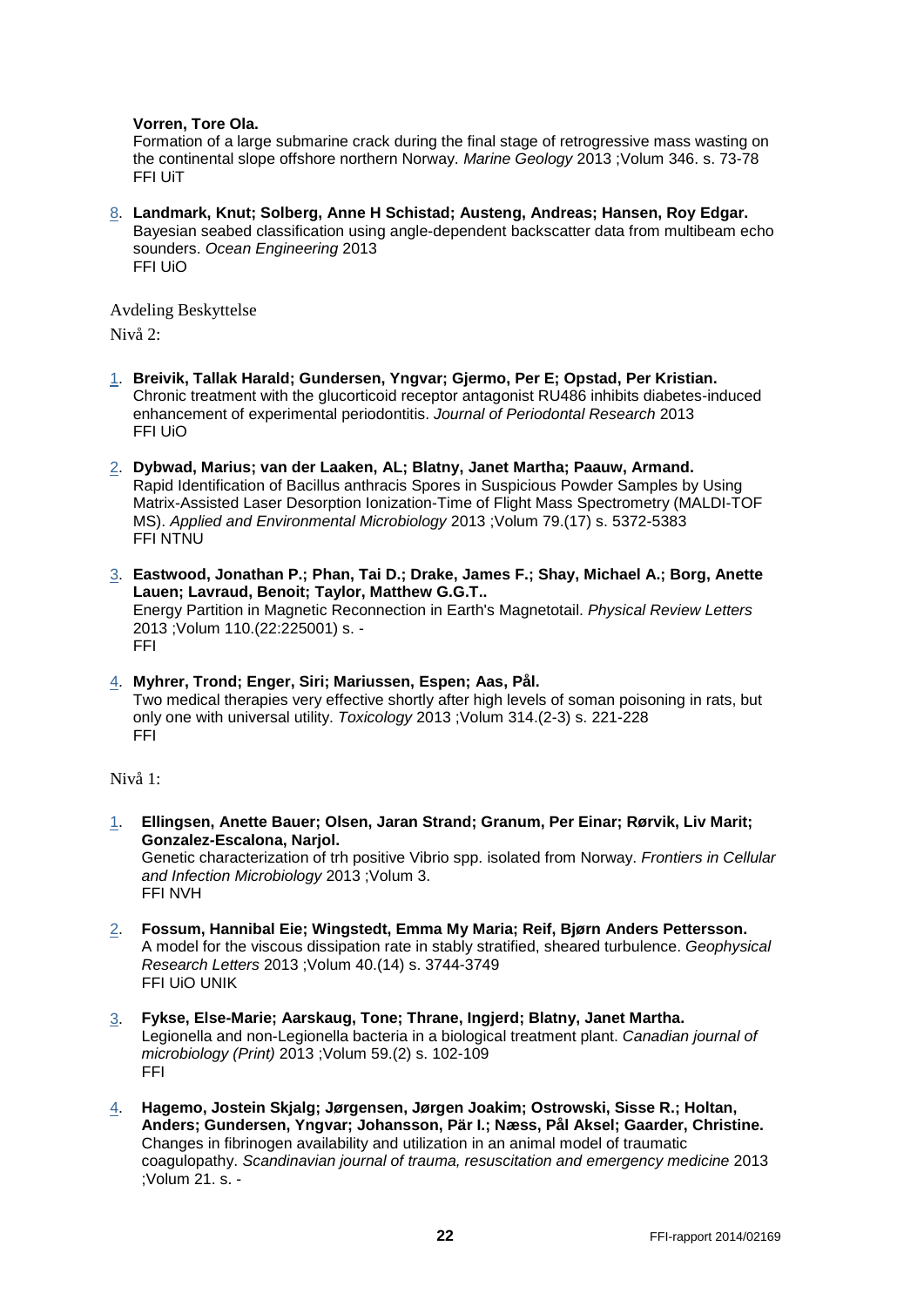FFI OUS

[5.](http://www.cristin.no/as/WebObjects/cristin.woa/wo/123.Profil.29.25.2.3.15.1.4.3) **Hassel, Bjørnar.** 

Tetanus: Pathophysiology, Treatment, and the Possibility of Using Botulinum Toxin against Tetanus-Induced Rigidity and Spasms. *Toxins* 2013 ;Volum 5.(1) s. 73-83 FFI OUS

#### [6.](http://www.cristin.no/as/WebObjects/cristin.woa/wo/123.Profil.29.25.2.3.15.1.5.3) **Jensen, Tomas Lunde; Moxnes, John Fredrik; Unneberg, Erik.**

A density functional theory comparison study of the surface and lattice energy of sodium chloride. *Journal of Computational and Theoretical Nanoscience* 2013 ;Volum 10.(2) s. 464- 469 FFI

- [7.](http://www.cristin.no/as/WebObjects/cristin.woa/wo/123.Profil.29.25.2.3.15.1.6.3) **Johnsen, Bernt Brønmo; Frømyr, Tomas Roll; Thorvaldsen, Tom; Olsen, Torbjørn.**  Preparation and characterisation of epoxy/alumina polymer nanocomposites. *Composite interfaces (Print)* 2013 ;Volum 20.(9) s. 721-740 FFI
- [8.](http://www.cristin.no/as/WebObjects/cristin.woa/wo/123.Profil.29.25.2.3.15.1.7.3) **Landsem, Eva; Jensen, Tomas Lunde; Kristensen, Tor Erik Holt; Hansen, Finn Knut; Benneche, Tore; Unneberg, Erik.**

Isocyanate-Free and Dual Curing of Smokeless Composite Rocket Propellants. *Propellants, explosives, pyrotechnics* 2013 ;Volum 38.(1) s. 75-86 FFI UiO

- [9.](http://www.cristin.no/as/WebObjects/cristin.woa/wo/123.Profil.29.25.2.3.15.1.8.3) **Linge, Svein; Mardal, Kent-Andre; Haughton, Victor; Helgeland, Anders.**  Simulating CSF flow dynamics in the normal and chiari I subarachnoid space during rest and exertion. *American Journal of Neuroradiology* 2013 ;Volum 34.(1) s. 41-45 FFI HIT
- [10.](http://www.cristin.no/as/WebObjects/cristin.woa/wo/123.Profil.29.25.2.3.15.1.9.3) **Madslien, Elisabeth Henie; Rønning, Helene; Lindback, Toril; Hassel, Bjørnar; Andersson, M.A.; Granum, Per Einar.**  Lichenysin is produced by most Bacillus licheniformis strains. *Journal of Applied Microbiology* 2013 ;Volum 115.(4) s. 1068-1080 FFI NVH
- [11.](http://www.cristin.no/as/WebObjects/cristin.woa/wo/123.Profil.29.25.2.3.15.1.10.3) **McClung, James P; Martini, Svein; Murphy, Nancy E; Montain, Scott J; Margolis, Lee M; Thrane, Ingjerd; Spitz, Marissa G; Blatny, Janet Martha; Young, Andrew J; Gundersen, Yngvar; Pasiakos, Stefan M.**  Effects of a 7-day military training exercise on inflammatory biomarkers, serum hepcidin, and iron status. *Nutrition Journal* 2013 ;Volum 12.(141) s. -
- [12.](http://www.cristin.no/as/WebObjects/cristin.woa/wo/123.Profil.29.25.2.3.15.1.11.3) **Moxnes, John Fredrik; De Blasio, Birgitte Freiesleben; Leegaard, Truls Michael; Moen, Aina Elisabeth Fossum.**

Methicillin-Resistant Staphylococcus aureus (MRSA) Is Increasing in Norway: A Time Series Analysis of Reported MRSA and Methicillin-Sensitive S. aureus Cases, 1997–2010. *PLoS ONE* 2013 ;Volum 8.(8) AHUS FFI FHI UiO

[13.](http://www.cristin.no/as/WebObjects/cristin.woa/wo/123.Profil.29.25.2.3.15.1.12.3) **Moxnes, John Fredrik; Jensen, Tomas Lunde; Smestad, Eimund; Unneberg, Erik; Dullum, Ove.** 

Lead free ammunition without toxic propellant gases. *Propellants, explosives, pyrotechnics* 2013 ;Volum 38.(2) s. 255-260 FFI

[14.](http://www.cristin.no/as/WebObjects/cristin.woa/wo/123.Profil.29.25.2.3.15.1.13.3) **Moxnes, John Fredrik; Sandbakk, Øyvind; Hausken, Kjell.** 

A simulation of cross-country skiing on varying terrain by using a mathematical power balance model. *Open Access Journal of Sports Medicine* 2013 ;Volum 4. s. 127-139 FFI NTNU UIS

FFI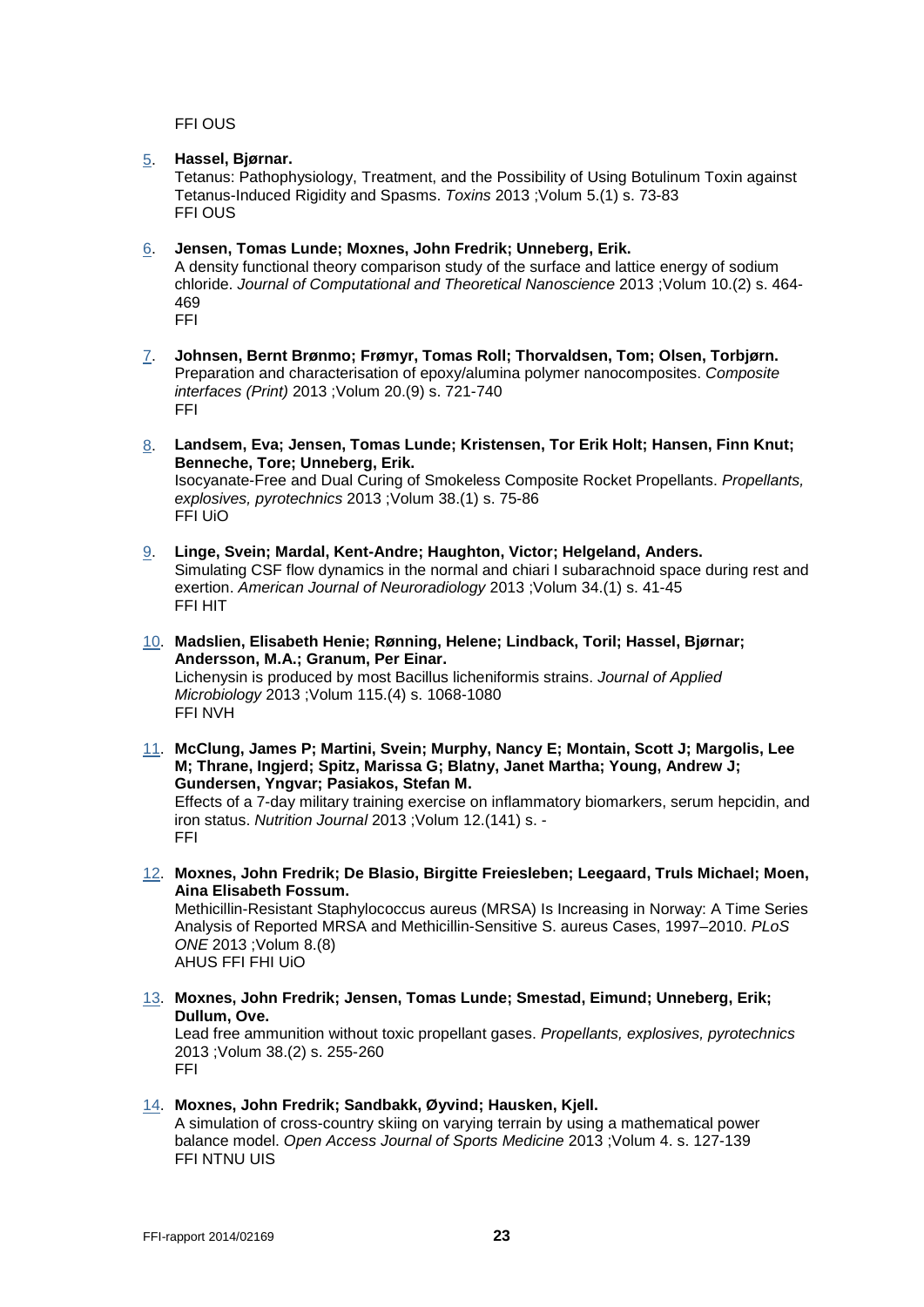#### [15.](http://www.cristin.no/as/WebObjects/cristin.woa/wo/123.Profil.29.25.2.3.15.1.14.3) **Myhre, Oddvar; Fjellheim, Kristin; Ringnes, Hege; Reistad, Trine; Longva, Kjetil Sager; Ramos, Tomás B..**

Development of environmental performance indicators supported by an environmental information system: Application to the Norwegian defence sector. *Ecological Indicators* 2013 ;Volum 29. s. 293-306 FFI

#### [16.](http://www.cristin.no/as/WebObjects/cristin.woa/wo/123.Profil.29.25.2.3.15.1.15.3) **Myhrer, Trond; Enger, Siri; Aas, Pål.**

Determination of anti-convulsant and life-preserving capacities of three types of auto-injector therapies against soman intoxication in rats. *Drug Testing and Analysis* 2013 s. - FFI

#### [17.](http://www.cristin.no/as/WebObjects/cristin.woa/wo/123.Profil.29.25.2.3.15.1.16.3) **Myhrer, Trond; Enger, Siri; Aas, Pål.**

The perirhinal cortex of rats: An intricate area for microinfusion of anticonvulsants against soman-induced seizures. *Neurotoxicology* 2013 ;Volum 34. s. 128-134 FFI

#### [18.](http://www.cristin.no/as/WebObjects/cristin.woa/wo/123.Profil.29.25.2.3.15.1.17.3) **Myhrer, Trond; Mariussen, Espen; Enger, Siri; Aas, Pål.**

Capacities of metabotropic glutamate modulators in counteracting soman-induced seizures in rats. *European Journal of Pharmacology* 2013 ;Volum 718.(1-3) s. 253-260 FFI

#### [19.](http://www.cristin.no/as/WebObjects/cristin.woa/wo/123.Profil.29.25.2.3.15.1.18.3) **Reistad, Trine; Fonnum, Frode; Mariussen, Espen.**

Perfluoroalkylated compounds induce cell death and formation of reactive oxygen species in cultured cerebellar granule cells. *Toxicology Letters* 2013 ;Volum 218.(1) s. 56-60 FFI UiO

[20.](http://www.cristin.no/as/WebObjects/cristin.woa/wo/123.Profil.29.25.2.3.15.1.19.3) **Ruud, Tom Erik; Gundersen, Yngvar; Krohn, Claus Danckert; Sveen, Ola; Aasen, Ansgar Oddne.** 

Effects of Infliximab and Hydrocortisone on In Vitro Cytokine Responses after Stimulation with Lipopolysaccharide. *Surgical Infections* 2013 ;Volum 14.(1) s. 30-34 FFI OUS UiO VV

[21.](http://www.cristin.no/as/WebObjects/cristin.woa/wo/123.Profil.29.25.2.3.15.1.20.3) **Røen, Bent Tore; Opstad, Aase Mari; Haavind, Anniken; Tønsager, Janne.**  Serial Ricinine Levels in Serum and Urine after Ricin Intoxication. *Journal of Analytical Toxicology* 2013 ;Volum 37.(5) s. 313-317 FFI UNN

#### [22.](http://www.cristin.no/as/WebObjects/cristin.woa/wo/123.Profil.29.25.2.3.15.1.21.3) **Røen, Bent Tore; Sellevåg, Stig Rune; Lundanes, Elsa.**  On-line solid phase extraction-liquid chromatography-mass spectrometry for trace determination of nerve agent degradation products in water samples. *Analytica Chimica Acta* 2013 ;Volum 761. s. 109-116 FFI UiO

[23.](http://www.cristin.no/as/WebObjects/cristin.woa/wo/123.Profil.29.25.2.3.15.1.22.3) **Røsjø, Helge; Opstad, Per Kristian; Hoff, Jon Erik; Godang, Kristin; Christensen, Geir Arve; Stridsberg, Mats; Omland, Torbjørn.** 

Effect of short- and long-term physical activities on circulating granin protein levels. *Regulatory Peptides* 2013 ;Volum 185. s. 14-19 AHUS FFI OUS UiO

[24.](http://www.cristin.no/as/WebObjects/cristin.woa/wo/123.Profil.29.25.2.3.15.1.23.3) **Stafsnes, Marit Hallvardsd; Dybwad, Marius; Brunsvik, Anders; Bruheim, Per.**  Large scale MALDI-TOF MS based taxa identification to identify novel pigment producers in a marine bacterial culture collection. *Antonie van Leeuwenhoek* 2013 ;Volum 103.(3) s. 603- 615 FFI NTNU SINTEF

#### [25.](http://www.cristin.no/as/WebObjects/cristin.woa/wo/123.Profil.29.25.2.3.15.1.24.3) **Vartdal, Magnus; Bøckmann, Arne.**

An oriented particle level set method based on surface coordinates. *Journal of Computational Physics* 2013 ;Volum 251. s. 237-250 FFI UiO